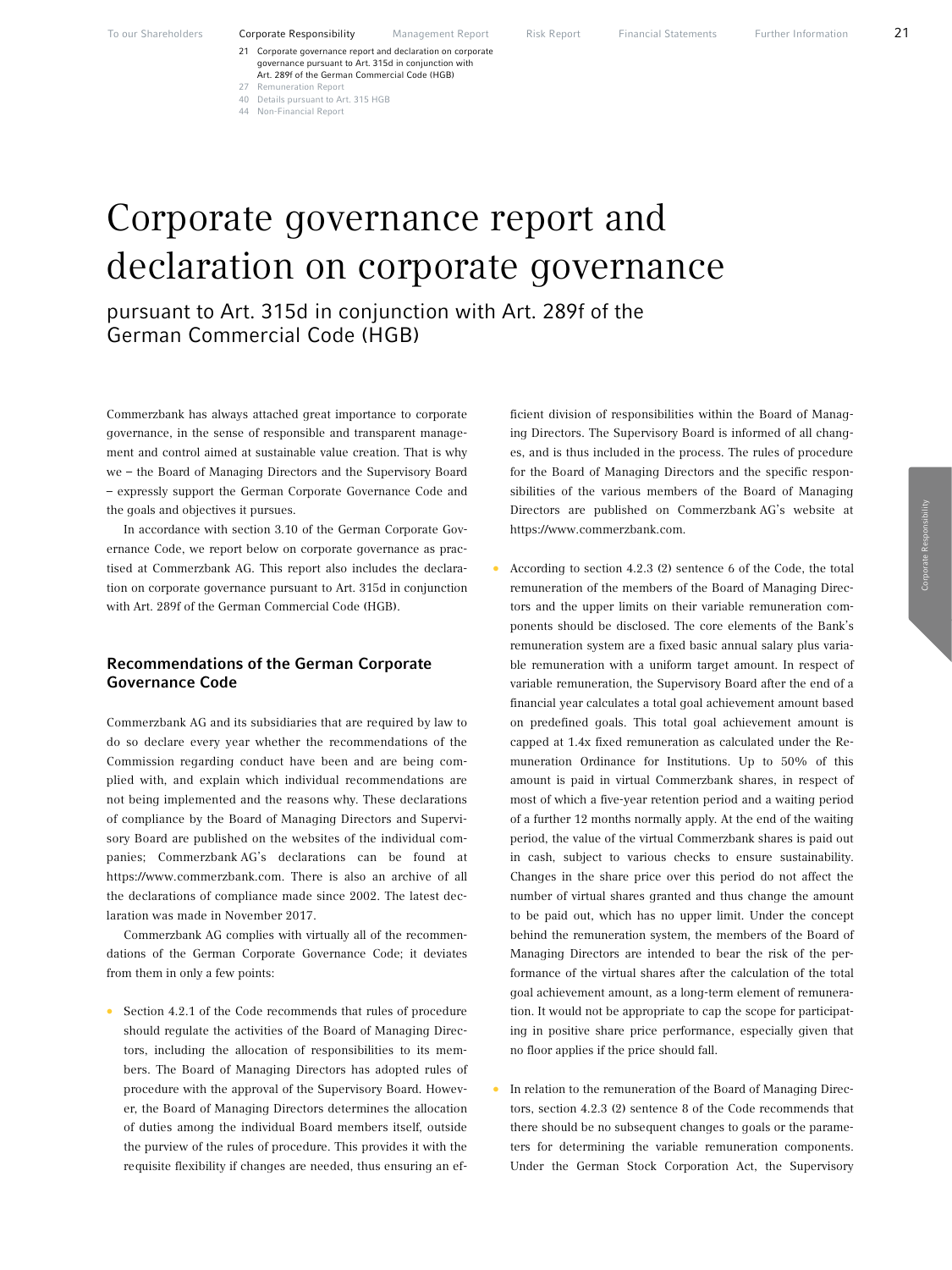Board should agree the possibility of restricting the variable remuneration of the Board of Managing Directors in exceptional circumstances. It is entitled under this legislation to adjust the goals and other parameters for determining variable remuneration components in exceptional circumstances, to reasonably neutralise any positive or negative repercussions on the achievability of the goals; the cap on variable remuneration must be observed in all cases.

- Section 4.2.3 (3) of the Code recommends that in the case of pension commitments to members of the Board of Managing Directors, the Supervisory Board should define the intended benefit level – based on the length of their term of office – and the annual and long-term expense for the company arising therefrom. Pension provision for the Board of Managing Directors is a contribution-based benefit scheme that does not specify a particular level of benefits. Instead, each member of the Board of Managing Directors has an entitlement to an annual pension module, the amount of which is determined as a fixed percentage of that individual's basic annual salary. This gives the Supervisory Board a clear picture of the annual and longterm expense for the company, including the impact of actuarial effects on pension provisions. The fact that a particular benefit level is not defined, combined with the switch to a contribution-based scheme, is in line with what is now common business practice.
- Section 4.2.5 sentence 5 and 6 of the Code requires some of the information on board remuneration in the Remuneration Report to be provided in standardised tables. However, the model tables in the Code do not take account of the requirements of the Remuneration Ordinance for Institutions and are therefore not as suitable for financial institutions such as Commerzbank AG. As a result, Commerzbank AG has decided not to implement this recommendation in its Remuneration Report 2017. Commerzbank AG has created its own tables which provide clear and transparent information on its board remuneration system. Commerzbank AG has decided not to use the model tables in the Code alongside the tables created by it or required under accounting rules, because this would undermine the clarity and comprehensibility of the Remuneration Report it is aiming for.
- Section 5.3.3 of the Code recommends that the Supervisory Board establish a nomination committee made up exclusively of shareholder representatives. Under Art. 25d (11) sentence 2 no. 1 of the German Banking Act, the nomination committee must support the Supervisory Board in identifying candidates to fill positions on bank management bodies. At Commerzbank AG, this task was formerly performed by the Presiding Committee, which also includes employee representatives. In order to

maintain the established practice at Commerzbank AG of involving both employee and shareholder representatives in the selection of candidates for the Board of Managing Directors, two members of the Commerzbank AG Supervisory Board's Nomination Committee are employee representatives.

• Section 5.4.1 (2) sentence 2 of the Code recommends that the Supervisory Board should set concrete objectives regarding its composition which, while taking into consideration the specific situation at the company, take into account the international activities of the company, potential conflicts of interest, the number of independent members of the Supervisory Board pursuant to section 5.4.2 of the Code, a specified age limit for members of the Supervisory Board, a specified fixed limit on length of service on the Supervisory Board and diversity. The Supervisory Board of Commerzbank AG regularly sets specific targets for its composition, taking into account the criteria listed in section 5.4.1 (2) sentence 2. However, it has not set a limit on the normal length of service on the Supervisory Board. The Supervisory Board takes the view that continued service frequently has to be decided in respect of the individual member: setting a fixed limit would result in an inappropriate restriction. Differing lengths of service among the individual members of the Supervisory Board can also offer advantages in terms of diversity.

# Suggestions of the German Corporate Governance Code

Commerzbank AG also largely complies with the suggestions of the German Corporate Governance Code, deviating from them in only a few points:

- In a deviation from section 2.3.2, the proxy can only be reached up to the day prior to the Annual General Meeting. However, shareholders present or represented at the Annual General Meeting are able to give their proxy instructions at the meeting itself as well.
- In section 2.3.3, it is suggested that the Annual General Meeting be broadcast in its entirety on the internet. Commerzbank AG broadcasts the speeches of the Chairman of the Supervisory Board and the Chairman of the Board of Managing Directors, but not the general debate. This liberates shareholders to discuss matters freely with the management, without a wide-scale public broadcast.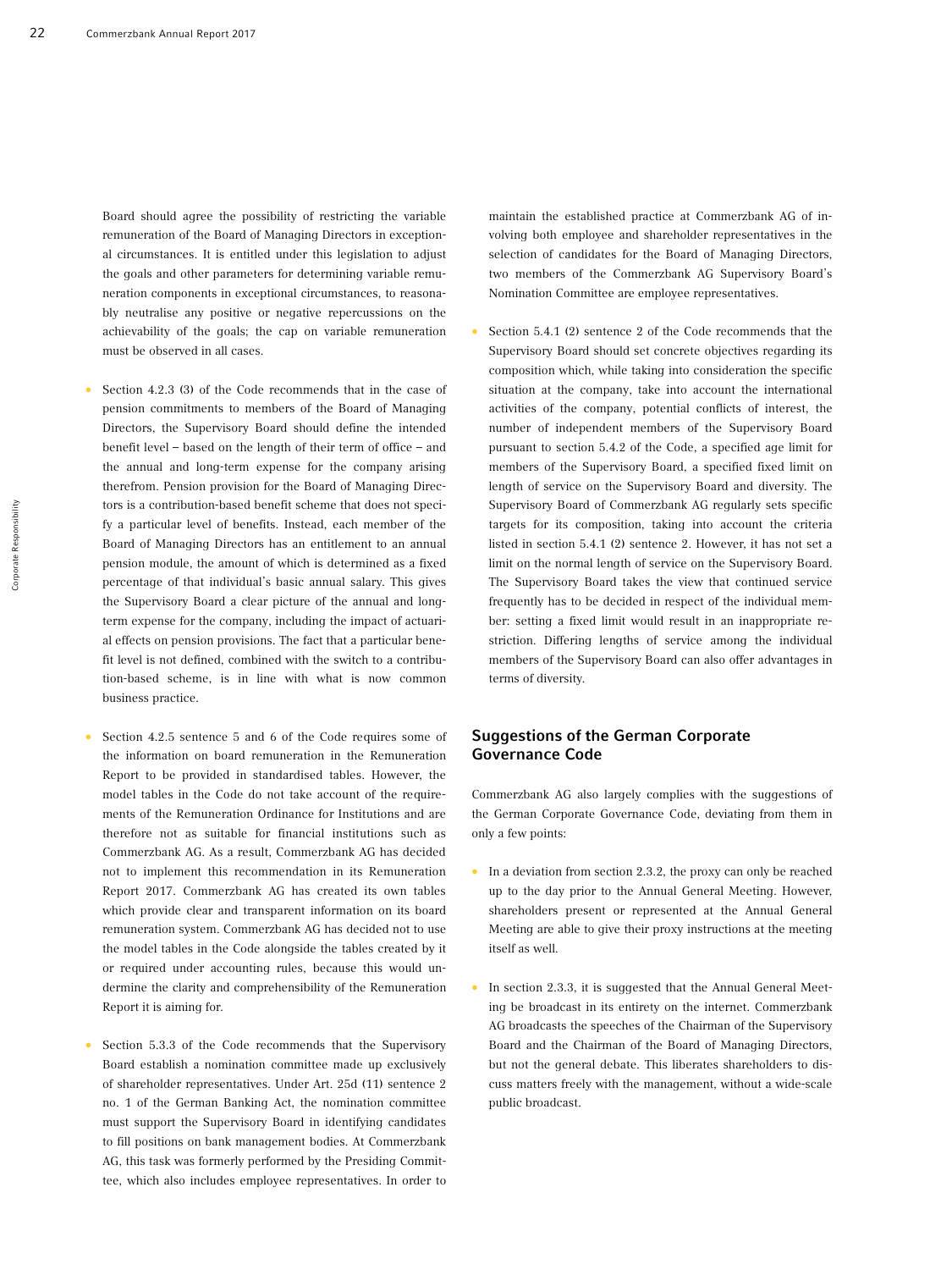- 21 Corporate governance report and declaration on corporate governance pursuant to Art. 315d in conjunction with Art. 289f of the German Commercial Code (HGB) 27 Remuneration Report
- 40 Details pursuant to Art. 315 HGB
- 44 Non-Financial Report

#### Board of Managing Directors

The Board of Managing Directors of Commerzbank AG is responsible for independently managing the Bank in the Bank's best interest. In doing so, it must take into account the interests of shareholders, customers, employees and other stakeholders, with the objective of sustainable value creation. It develops the company's strategy, discusses it with the Supervisory Board and ensures its implementation. In addition, it sees that efficient risk management and risk control measures are in place. The Board of Managing Directors manages the Commerzbank Group as the Group executive body on the basis of uniform guidelines and exercises general control over all group companies. The board conducts the Bank's business activities in accordance with the law, the Articles of Association, its rules of procedure, internal guidelines and the relevant employment contracts. It cooperates on a basis of trust with Commerzbank AG's other corporate bodies, the employee representatives and the corporate bodies of other Group companies.

The composition of the Board of Managing Directors and the responsibilities of its individual members are presented on page 5 of this Annual Report. The work of the Board of Managing Directors is specified in greater detail in its rules of procedure, which may be viewed on Commerzbank's website https://www.commerzbank.com.

Extensive details of the remuneration paid to the members of the Board of Managing Directors are given in the Remuneration Report on pages 27 to 37.

#### Supervisory Board

The Commerzbank AG Supervisory Board advises and supervises the Board of Managing Directors in its management of the Bank. It appoints and dismisses members of the Board of Managing Directors and, together with the Board of Managing Directors, ensures that there is long-term succession planning. The Supervisory Board discharges its responsibilities in accordance with legal requirements, the Articles of Association and its rules of procedure; it cooperates closely and on a basis of trust with the Board of Managing Directors.

The composition of the Supervisory Board and its committees is presented on pages 13 to 15 of this Annual Report. Details on the work of this committee and on its structure and control function are provided on pages 6 to 12 of the Report of the Supervisory Board. Further details on how the Supervisory Board and its committees work can be found in the rules of procedure of the Supervisory Board, available online at www.commerzbank.com.

Section 5.4.1 (2) of the Code recommends that the Supervisory Board should set concrete objectives and draw up a profile of skills and expertise for the board as a whole. While taking into consideration the company's specific situation, the composition of the Supervisory Board should appropriately reflect the international activities of the company, potential conflicts of interest, the number of independent members of the Supervisory Board pursuant to section 5.4.2 of the Code, an age limit for members of the Supervisory Board, a limit on the normal length of service on the board and diversity. The special requirements of the German codetermination legislation need to be taken into account for the elected employee representatives.

In accordance with section 5.4.1 (4) of the Code, the appointments proposed by the Supervisory Board to the AGM should take account of the Supervisory Board's objectives and targets while also seeking to fulfil the profile of skills and expertise for the board as a whole. Progress in implementing the targets should be published in the Corporate Governance Report.

The Supervisory Board of Commerzbank AG has approved the following concrete objectives:

The composition of the Supervisory Board should be such that, overall, its members have the necessary skills, expertise, experience and knowledge to be able to perform its duties properly. In particular, the Supervisory Board should have all the expertise and experience deemed essential given the activities of the Commerzbank Group. Emphasis should also be placed on appointing members with particular knowledge and experience of the application of accounting principles and internal control procedures. The members of the Supervisory Board should also be able to devote sufficient time to the performance of their duties. Members should be reliable, and consideration should be given to their commitment, personality, professionalism, integrity and independence. The Supervisory Board has resolved a detailed profile of skills and expertise for the board as a body, which may be consulted on Commerzbank's website at https://www.commerzbank.com. The Supervisory Board takes account of the targets and requirements set out there in its election proposals to the AGM and the regular assessment of the Supervisory Board as a whole and its members. All targets set by the Supervisory Board for its composition and the profile of responsibilities were implemented as at 31 December 2017. In accordance with section 5.4.1 (4) of the Code, the Corporate Governance Report should also provide information on what in the view of the Supervisory Board is the appropriate number of independent shareholder members and the names of these members. Under section 5.4.2 of the Code, a Supervisory Board member is not considered independent if he or she has a personal or business relationship with the company, its corporate bodies, a controlling shareholder or a company affiliated with the controlling shareholder that could lead to a significant, not temporary conflict of interest. The employee representatives are not subject to this assessment.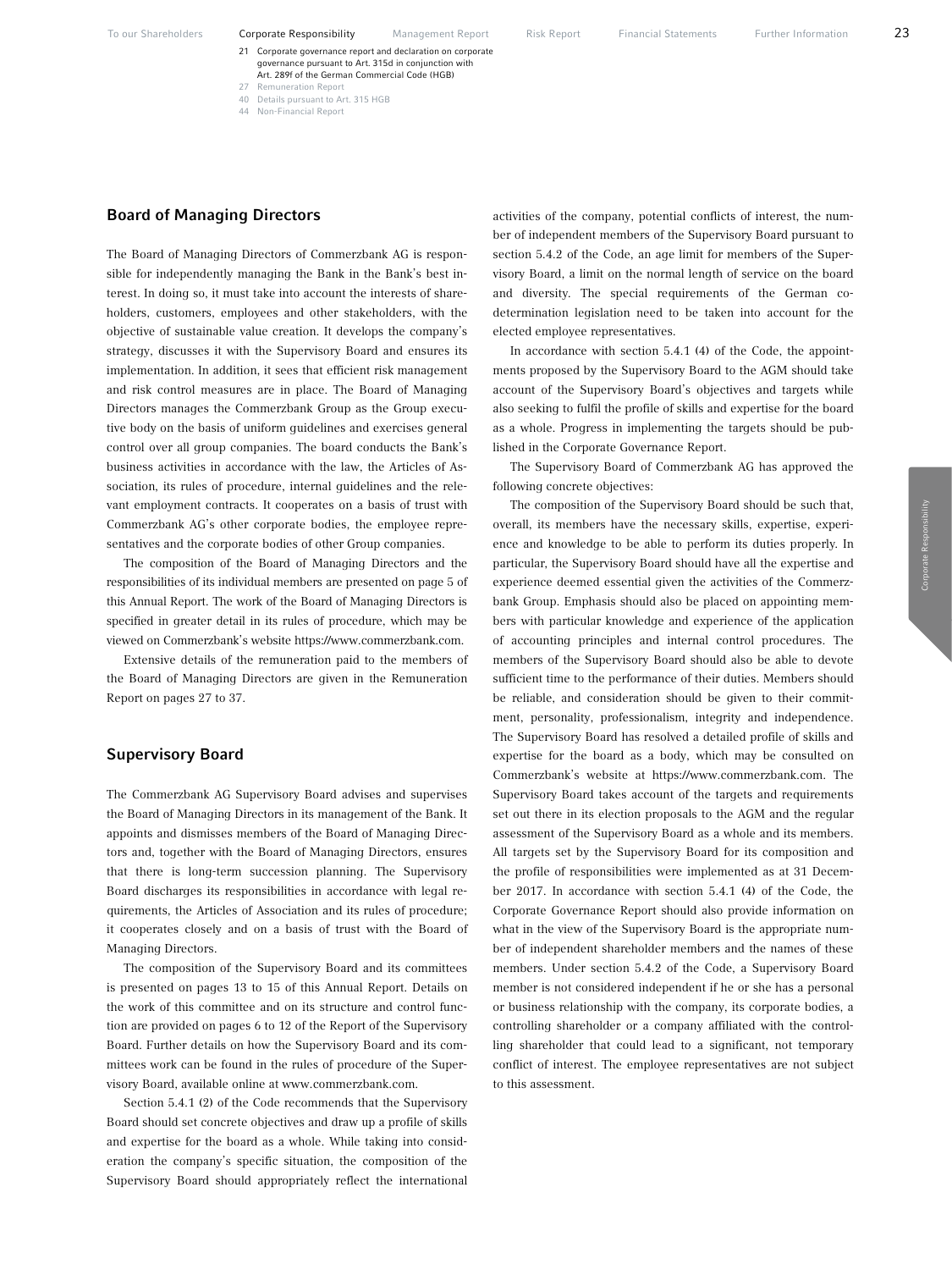Applying the above-mentioned criteria, all ten shareholder representatives can be classified as "independent", namely Klaus-Peter Müller, Sabine U. Dietrich, Karl-Heinz Flöther, Dr. Tobias Guldimann, Dr Markus Kerber, Dr. Stefan Lippe, Anja Mikus, Dr. Helmut Perlet, Nicholas Teller and Dr. Gertrude Tumpel-Gugerell.

As 100% of the Supervisory Board members on the shareholder side are therefore independent, the Supervisory Board's own assessment that the Board contains a suitable number of independent members is well-founded.

In accordance with section 5.6 of the German Corporate Governance Code, the Supervisory Board reviewed the efficiency of its work in financial year 2017 as part of the assessment required under Art. 25d (11) nos. 3 and 4 of the German Banking Act. The results of the efficiency audit were presented to the plenary session for discussion. The members of the Supervisory Board believe that the board works in an efficient manner and to a high standard. Suggestions from members of the Supervisory Board have been and continue to be taken into account for future activities.

Under section 5.5.2 of the German Corporate Governance Code and Art. 3 (6) of the rules of procedure of the Supervisory Board, each member of the Supervisory Board must disclose any conflicts of interest. No member of the Supervisory Board declared such a conflict of interest during the year under review.

Details of the remuneration paid to the members of the Commerzbank AG Supervisory Board are given on pages 37 to 39 of the Remuneration Report.

#### **Diversity**

At Commerzbank AG and in the group companies, consideration is given to diversity in the composition of the Board of Managing Directors, appointments to management and in recommendations for the election of Supervisory Board members (sections 4.1.5, 5.1.2 and 5.4.1 of the Code). The aim is to reduce the risk of prejudice and "groupthink". In addition, diversity within the Board of Managing Directors and Supervisory Board contributes to a broader range of experience and a greater bandwidth in terms of knowledge, capabilities and expertise.

#### Diversity policy and targets for the Supervisory Board

The Supervisory Board of Commerzbank AG consists of 20 members. The target is that the Supervisory Board should always have at least eight members elected by the Annual General Meeting who are independent (shareholder representatives) as defined in section 5.4.2 of the Code and not more than two former members of the Board of Managing Directors of Commerzbank AG. The Supervisory Board has set a regular age limit of 72 and is aiming for a broad range of ages within the board.

The Supervisory Board also wants its members to have a suitable range of educational and professional backgrounds and for the board to have at least one international member. The Supervisory Board also considers appropriate female representation when proposing candidates to the Annual General Meeting for election. The Supervisory Board is keen to at least meet the statutory requirement of a minimum of 30% female representation. It must be borne in mind that the only way the Supervisory Board is able to influence its composition is by the candidates it proposes to the Annual General Meeting for election. The employee representatives on the Supervisory Board are also keen to at least maintain the current percentage of female representation of 30% among the employee representatives in the future.

The Supervisory Board met all of the above-mentioned targets in 2017. As at 31 December 2017, the Supervisory Board of Commerzbank AG included three international members and six women, of whom three were shareholder representatives. The percentage of women on the Supervisory Board is therefore 30% at present.

The situation in the Group companies is similar. Where required to by law, they have also set their own targets for the proportion of women on their supervisory boards.

#### Diversity policy and targets for the Board of Managing **Directors**

The Nomination Committee of Commerzbank AG's Supervisory Board assists the Supervisory Board in selecting applicants for positions on the Board of Managing Directors. It takes account of the balance and range of knowledge, skills and experience of all the board members, draws up a job description with an applicant profile and indicates the time requirements associated with the appointment. In making appointments to the Board of Managing Directors, the Supervisory Board aims to increase diversity, particularly with regard to characteristics such as age, education and professional background and to raise the proportion of women. The Supervisory Board also seeks to ensure that a reasonable range of educational and professional backgrounds is represented on the Board of Managing Directors.

In terms of the proportion of women on Commerzbank AG's Board of Managing Directors, for which the company is required by law to stipulate a target, the Supervisory Board has set a target of at least one female member by 31 December 2021. This target has already been met.

Dr. Bettina Orlopp was appointed to the Board of Managing Directors of Commerzbank AG with effect from 1 November 2017. She is responsible on the board for the areas she has overseen as Senior General Manager since May 2016: Compliance, Human Resources and Legal.

The proportion of women on Commerzbank AG's Board of Managing Directors is therefore 14.3% at present.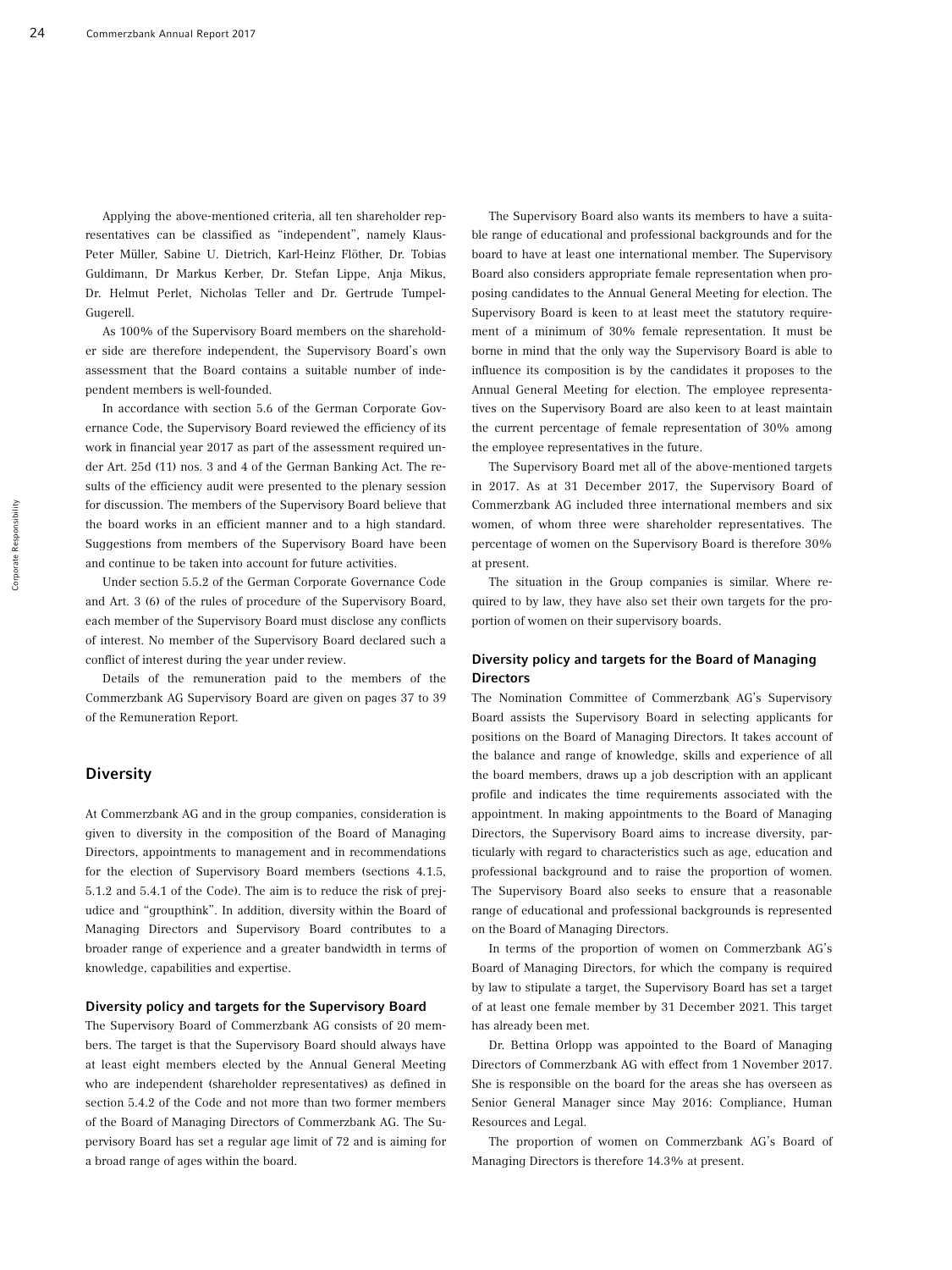- 21 Corporate governance report and declaration on corporate governance pursuant to Art. 315d in conjunction with Art. 289f of the German Commercial Code (HGB) 27 Remuneration Report
- 40 Details pursuant to Art. 315 HGB
- 44 Non-Financial Report

The situation in the Group companies is similar. Where required to by law, they have also set their own targets for the proportion of women on their management boards.

#### Targets for the first and second levels of management

Art. 76 (4) of the German Stock Corporation Act requires the Board of Managing Directors of Commerzbank AG to set targets for female representation at the two levels of management below the Board of Managing Directors and a deadline for achieving these targets. In accordance with Art. 25 (1) of the Introductory Act of the German Stock Corporation Act, the targets and deadlines must be set for the first time and documented by 30 September 2015. The deadlines specified must be no later than 30 June 2017. A maximum period of five years applies to all later deadlines under Art. 76 (4) of the German Stock Corporation Act.

In May 2017, the full Board of Managing Directors therefore set new targets for female representation in the first and second management levels of Commerzbank AG in Germany. The target is 17.5% for the first management level and 20% for the second. The deadline for achieving the targets is 31 December 2021. Commerzbank AG has therefore set itself ambitious targets. It is an important objective for the Bank and the Group as a whole to further increase the number of women in management positions.

As at 31 December 2017, the first management level below the Board of Managing Directors in Commerzbank AG consisted of 35 people, of whom 30 were male and 5 female. The percentage of women in the first level of management below the Board of Managing Directors was therefore 14.3%.

The second management level below the Board of Managing Directors consisted of 381 people, 319 of whom were male and 62 female. The percentage of women in the second level of management below the Board of Managing Directors was thus 16.3%.

The Board of Managing Directors chose not to set targets for the first and second levels of management at Group level. Instead, the individual Group companies have set their own targets within the statutory framework.

In the Group, the first management level below the Board of Managing Directors consisted of 41 people, of whom 36 were male and 5 female. The percentage of women in the first level of management below the Board of Managing Directors was thus 12.2% as at 31 December 2017.

The second management level below the Board of Managing Directors consisted of 459 people, 390 of whom were male and 69 female. This means that the percentage of women in the second level of management below the Board of Managing Directors was 15%.

#### Accounting

Accounting in the Commerzbank Group and at Commerzbank AG gives a true and fair view of the net assets, financial position and earnings performance. The Group financial statements and Group Management Report are prepared in accordance with International Financial Reporting Standards (IFRS) and the additional requirements of the German Commercial Code; the parent company financial statements and management report of Commerzbank AG are prepared in accordance with the provisions of the German Commercial Code. The Group financial statements and parent company financial statements are prepared by the Board of Managing Directors and approved by the Supervisory Board. The audit is performed by the auditor elected by the Annual General Meeting.

The Group Management Report also includes a detailed risk report, providing information on the Bank's responsible handling of the various types of risk. This appears on pages 99 to 134 of this Annual Report.

Shareholders and third parties receive additional information on the course of business during the financial year in the form of the semi-annual report as well as in two quarterly reports. These interim financial statements are also prepared in accordance with International Financial Reporting Standards (IFRS).

# Shareholder relations, transparency and communication

The Annual General Meeting of shareholders takes place once a year. It decides upon the appropriation of distributable profit (if any) and approves the actions of the Board of Managing Directors and the Supervisory Board, the appointment of the auditors and any amendments to the Articles of Association.

If necessary, it authorises the Board of Managing Directors to undertake capital-raising measures and approves the conclusion of profit and loss transfer agreements. Each share entitles the holder to one vote.

In 2015, the Board of Managing Directors and the Supervisory Board, as is permitted under Art. 120 (4) of the German Stock Corporation Act, gave the Annual General Meeting the opportunity to vote on the approval of the remuneration system for members of the Board of Managing Directors. The 2015 Annual General Meeting approved the principles of the variable remuneration system and the fixed basic annual salary for members of the Board of Managing Directors.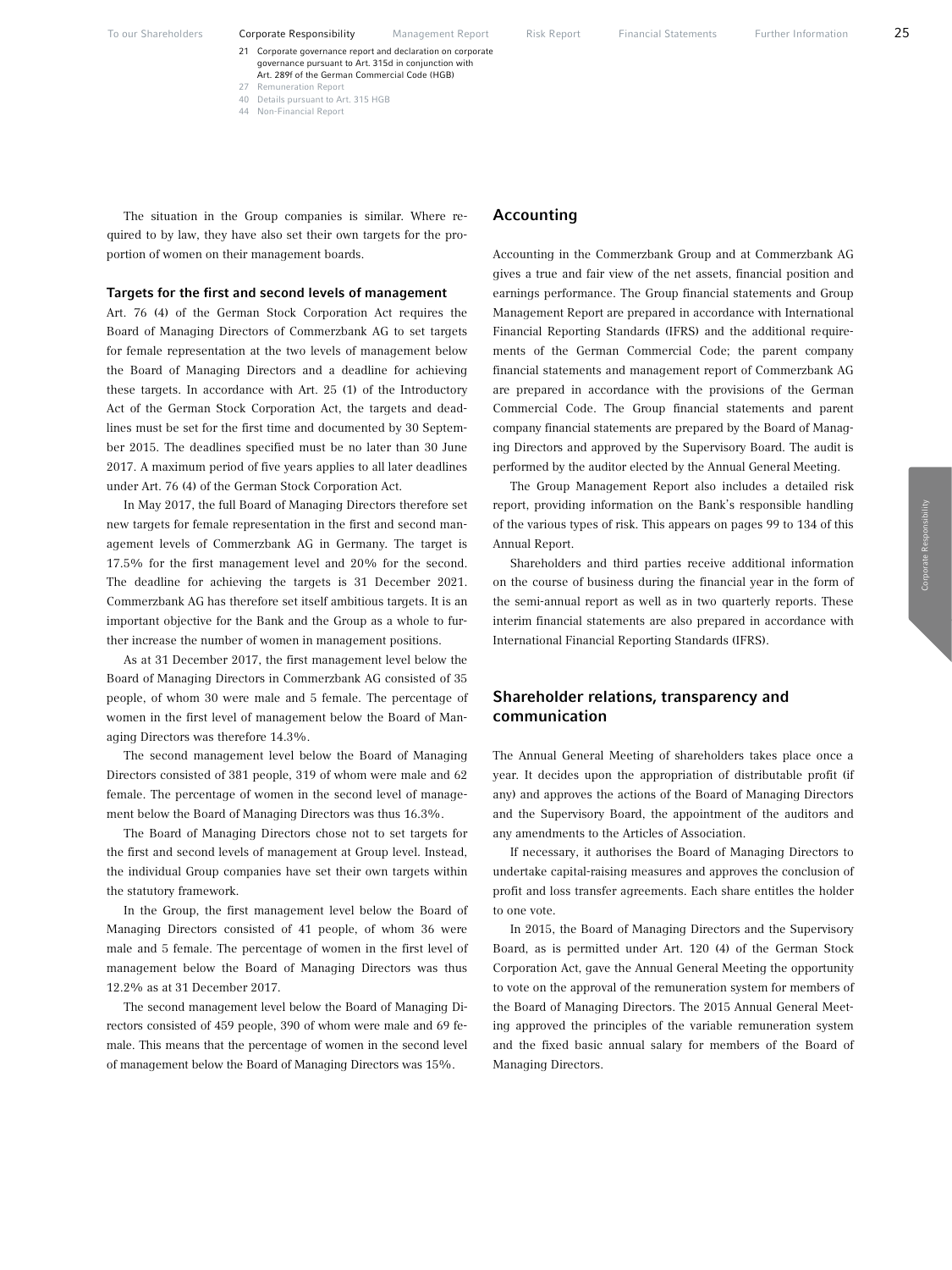The 2015 Annual General Meeting also voted on the ratio of variable to fixed annual remuneration for members of the Board of Managing Directors pursuant to Art. 25a (5) sentence 5 of the German Banking Act and approved an increase in the cap on variable annual remuneration for members of the Board of Managing Directors of Commerzbank AG to 140% of the respective fixed annual remuneration set from 2015 onwards.

The Bank's shareholders may submit recommendations or other statements by letter or e-mail, or may present them in person. The Bank's head office quality management unit is responsible for dealing with written communication. At the Annual General Meeting, the Board of Managing Directors or the Supervisory Board comment or reply directly. At the same time, shareholders may influence the course of the Annual General Meeting by means of countermotions or supplementary motions to the agenda. Shareholders may also apply for an Extraordinary General Meeting to be convened. The reports and documents required by law for the Annual General Meeting, including the Annual Report, may be downloaded from the internet, and the same applies to the agenda for the Annual General Meeting and any countermotions or supplementary motions.

Commerzbank AG informs the public – and consequently shareholders as well – about the Bank's financial position and earnings performance four times a year. Corporate news items that may affect the share price are also published in the form of ad hoc releases. This ensures that all shareholders are treated equally. The Board of Managing Directors reports on the annual financial statements and the quarterly results in press conferences and analysts' meetings. Commerzbank increasingly uses the possibilities offered by the internet for reporting purposes, offering a wealth of information about the Commerzbank Group at https://www.commerzbank.com. Materials including the Commerzbank Articles of Association and the rules of procedure of the Board of Managing Directors and the Supervisory Board are available online. The financial calendar for the current and the forthcoming year is also published in the Annual Report and on the internet. This contains the dates of all significant financial communications, notably the annual press conference and analyst conferences and the date of the Annual General Meeting.

We feel an obligation to communicate openly and transparently with our shareholders and all other stakeholders. We intend to continue to meet this obligation in the future.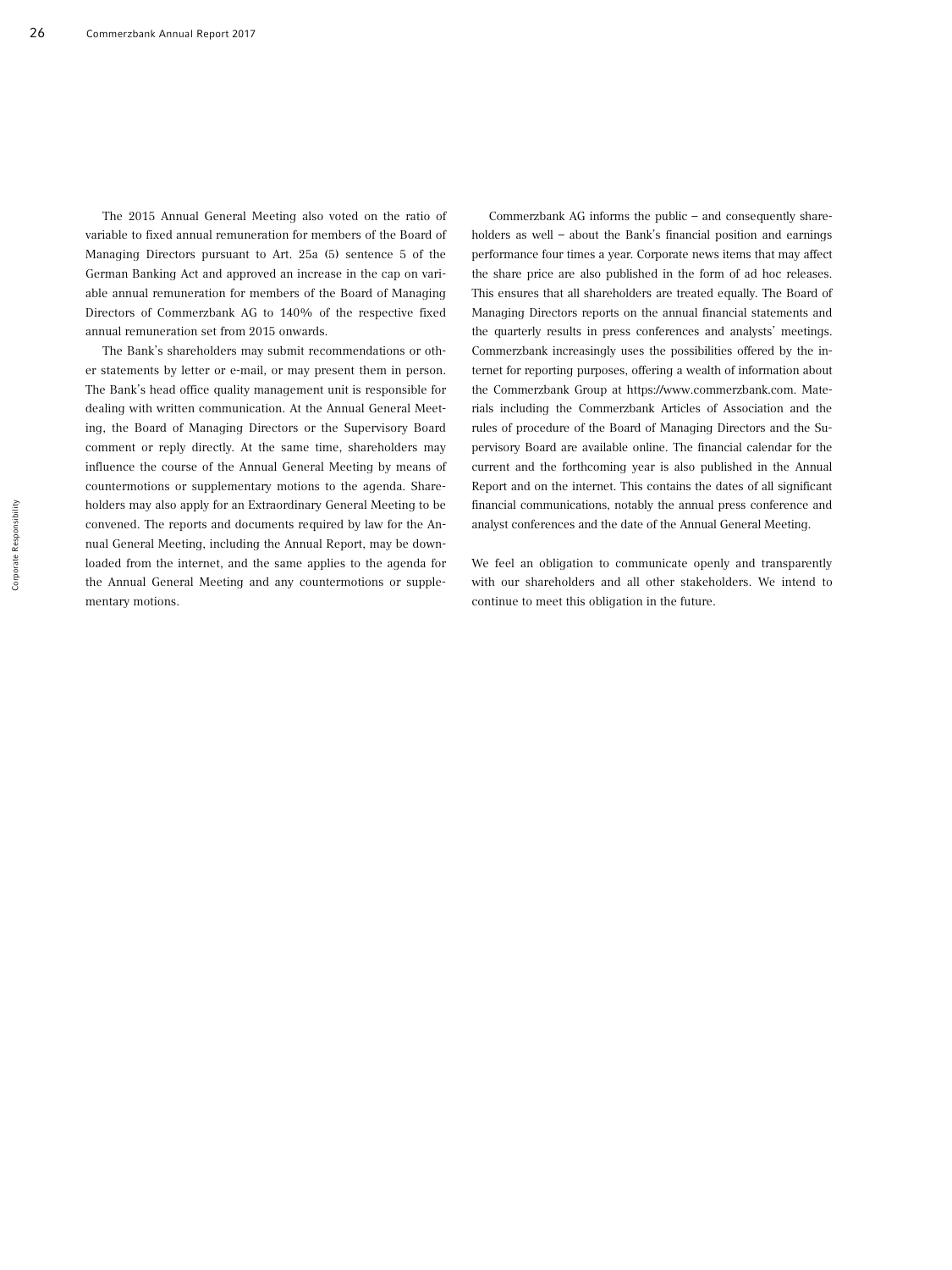- 21 Corporate governance report and declaration on corporate governance pursuant to Art. 315d in conjunction with Art. 289f of the German Commercial Code (HGB)
- 27 Remuneration Report 40 Details pursuant to Art. 315 HGB
- 44 Non-Financial Report
- Remuneration Report

The following Remuneration Report is also part of the Group Management Report.

This report follows the recommendations of the German Corporate Governance Code and complies with the requirements of the International Financial Reporting Standards (IFRS).

# Board of Managing Directors

# Remuneration system for the Board of Managing **Directors**

The Supervisory Board ratified the current remuneration system for the members of the Board of Managing Directors in December 2014; it has been in force since 1 January 2015. It had become necessary to introduce a new system to bring the remuneration of the Board of Managing Directors into line with new and/or amended rules under the Capital Requirements Directive IV, the German Banking Act and the Remuneration Ordinance for Institutions. The system also needed to be simplified, so as to improve its transparency and its clarity in respect of success measurement. However, the components of the old system that had not been paid out in full by 1 January 2015 continue to be governed exclusively by the rules of that system, which is described in the 2014 Remuneration Report. At present this still applies to the long-term remuneration components (LTI components) from financial years 2013 and 2014. Over the course of financial year 2018 the Supervisory Board will amend the remuneration system to bring it into line with the revised version of the Remuneration Ordinance for Institutions of 4 August 2017.

#### Main features of the current remuneration system

The core elements of the remuneration system are a fixed basic annual salary plus variable remuneration with a uniform target amount. The appropriateness of the fixed basic annual salary and the variable remuneration is checked at regular two-yearly intervals. The 2015 Annual General Meeting approved the remuneration system and an upper limit for variable remuneration of 140% of fixed remuneration.

#### Fixed remuneration components

The fixed remuneration components include the basic annual salary and non-monetary elements. The basic annual salary is  $\epsilon$ 750 thousand for ordinary members of the Board of Managing Directors. The Chairman of the Board of Managing Directors receives 1.75 times this amount, i.e.  $\epsilon$ 1,312,500. This is payable in 12 equal monthly instalments. The non-monetary elements mainly consist of the use of a company car with driver, security measures and insurance contributions (accident insurance), as well as the tax thereon. Members are also entitled to company pension arrangements, which are set down in pension agreements and described in a separate section below.

#### Performance-related remuneration components (variable remuneration)

The remuneration system provides for a uniform variable remuneration component linked to the achievement of targets set by the Supervisory Board at the start of each financial year. The variable remuneration is determined by (i) EVA target achievement by the Commerzbank Group, (ii) target achievement by the department (segment and/or shared functions) for which the member of the Board of Managing Directors in question is responsible, and (iii) the achievement of individual performance targets. Goal achievement for the Group, the department and the individual performance can be between 0% and 200%; however, overall goal achievement from these three components is limited to 150%. The total goal achievement amount is arrived at by multiplying the overall goal achievement level by the target amount. The total goal achievement amount is therefore capped at a maximum of 150% of a member's target amount.

Target amount The target amount for variable remuneration is  $€1,000,000$  for the ordinary members of the Board of Managing Directors and  $£1,628,640$  for the Chairman, based on goal achievement of 100%. The Supervisory Board may reduce the target amount if this is necessary to comply with the maximum ratio of fixed to variable remuneration. This can happen if nonmonetary benefits or the service cost for the company pension arrangements for members of the Board of Managing Directors are reduced, as these are both included in the fixed remuneration.

Target setting Before the beginning of each financial year, the Supervisory Board sets targets for the members of the Board of Managing Directors:

- Company targets The Supervisory Board sets targets for economic value added (EVA) or other measures that it may choose for the Group and the departments for which a member of the Board of Managing Directors in question is responsible and determines what level of target attainment corresponds to what percentage.
- Individual targets The Supervisory Board also sets specific individual quantitative and/or qualitative targets for the members of the Board of Managing Directors.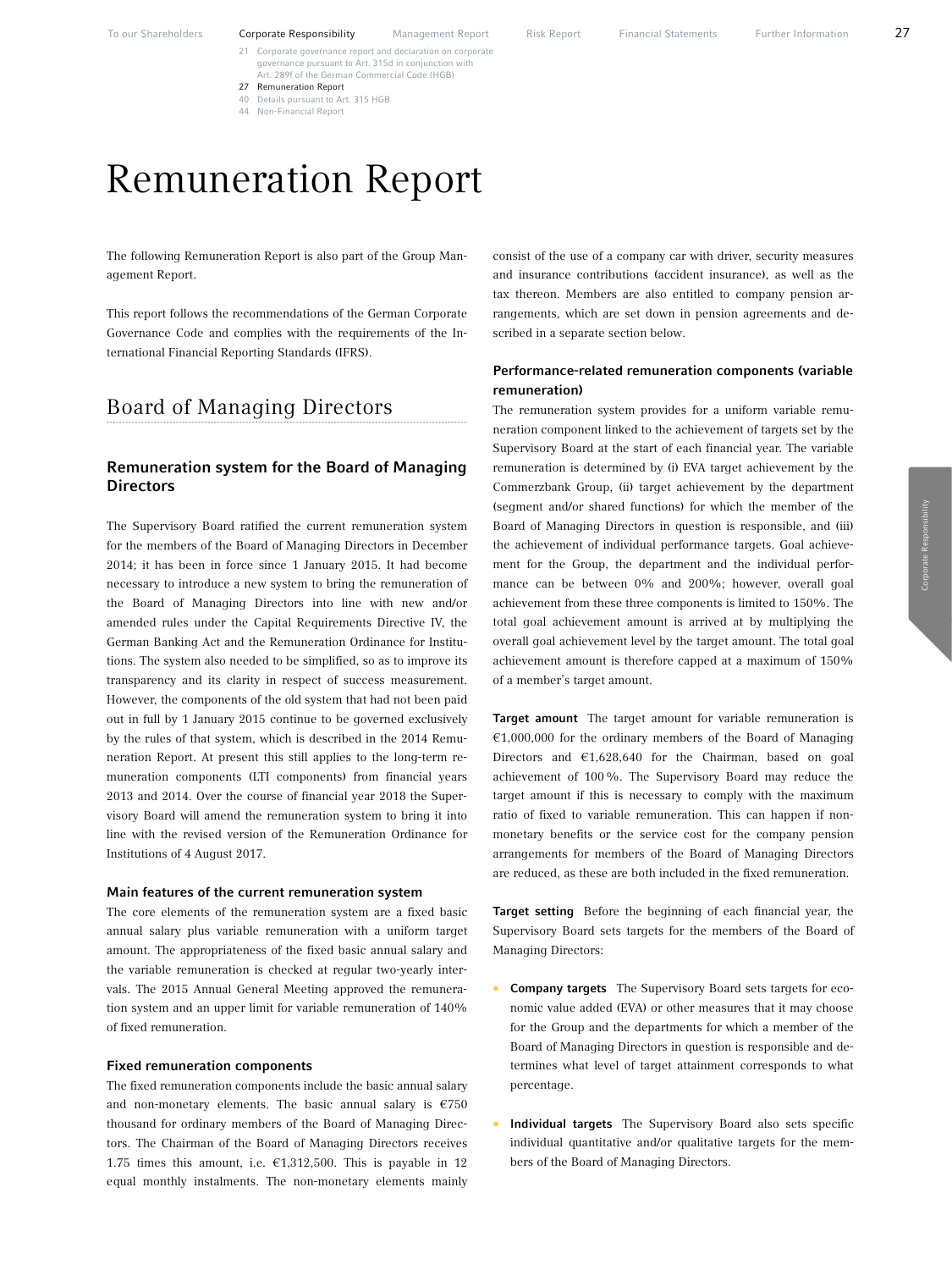Target achievement Following the end of each financial year, the Supervisory Board decides on the extent to which the targets were achieved. Measurement of target achievement for company targets is based 70% on the Group's business success and 30% on the results and target achievement of the department for which the member in question is responsible. These measurements are over a three-year period, with achievement of the company targets for the financial year in question given a 3/6 weighting, the previous year 2/6 and the year before that 1/6. A transitional arrangement applies to the first two years for newly appointed members of the Board of Managing Directors. The results of the three-year achievement of the company targets are then multiplied by a factor of between 0.7 and 1.3, which is dependent on the achievement of the individual targets of the member of the Board of Managing Directors. 0.7 corresponds to individual target achievement of 0% (minimum), 1.0 to individual target achievement of 100% and 1.3 to individual target achievement of 200% (maximum). For intermediate values, the Supervisory Board defines the factors in increments when setting the targets. Variable remuneration will only be applied if the Group achieves a profit before taxes and non-controlling interests according to IFRS.

The Supervisory Board may resolve to reduce or cancel the variable remuneration if necessary, for example to take account of the Bank's risk-bearing capacity or ability to ensure that it can maintain or rebuild sufficient capital or liquidity resources over the long term or to safeguard its ability to meet the capital buffer requirements of the German Banking Act. If predefined levels are not met, the Supervisory Board must cancel the variable remuneration. The Supervisory Board must also cancel the variable remuneration of a member of the Board of Managing Directors if said member has committed a serious breach of duty during the financial year in question up to the determination of target achievement.

Short-Term Incentive (STI) 40% of the variable remuneration takes the form of a Short-Term Incentive. Entitlement to the STI arises upon determination by the Supervisory Board of the total target achievement amount for variable remuneration and its notification to the member of the Board of Managing Directors. Half of the component is payable in cash, the other half is payable after a 12-month waiting period, also in cash but share-based. This half is linked to the performance of the Commerzbank share since the end of the financial year in respect of which the STI was awarded.

Long-Term Incentive (LTI) The remaining 60% of the variable remuneration takes the form of a Long-Term Incentive. Entitlement to the LTI arises only after the end of a five-year retention period and subject to a retrospective performance evaluation. The retrospective performance evaluation can result in the LTI being reduced or cancelled completely. This mainly applies when facts subsequently emerge which reveal that the original calculation of target achievement was incorrect, or the Bank's capital adequacy has significantly deteriorated due to circumstances related to that financial year. This would also apply if there had been a significant failure in risk management in that financial year at Group level or in a department for which the member is responsible, or if the Bank's financial position at the time of the retrospective performance evaluation or at the end of the ensuing waiting period precludes payment. The LTI element resulting from the retrospective performance evaluation is payable half in cash and half after a further 12-month waiting period, also in cash but share-based. As with the share-based part of the STI, this half is linked to the performance of the Commerzbank share since the end of the financial year in respect of which the LTI was awarded. The share-based half of the LTI therefore reflects the performance of the Commerzbank share during the five-year retention period and the subsequent waiting period.

## Remuneration for serving on the boards of consolidated companies

The remuneration accruing to an individual member of the Board of Managing Directors from serving on the boards of consolidated companies counts towards the total remuneration paid to that member of the Board of Managing Directors.

#### Pension provision

Rules for members of the Board of Managing Directors in office in 2011 The occupational pension scheme adopted in 2011 by the Supervisory Board for members of the Board of Managing Directors contains a contribution-based defined benefit for members of the Board of Managing Directors in office at the time.

Each member of the Board of Managing Directors receives a credit of a pension module to their pension account every year until the end of their appointment as such. The pension module for a calendar year is calculated by converting the relevant annual contribution into an entitlement to a retirement, disability and surviving dependants' pension. The pension account represents the retirement pension entitlement the member of the Board of Managing Directors has accrued. Since 2015, increases in the fixed annual salary only increase the pension module if resolved by the Supervisory Board.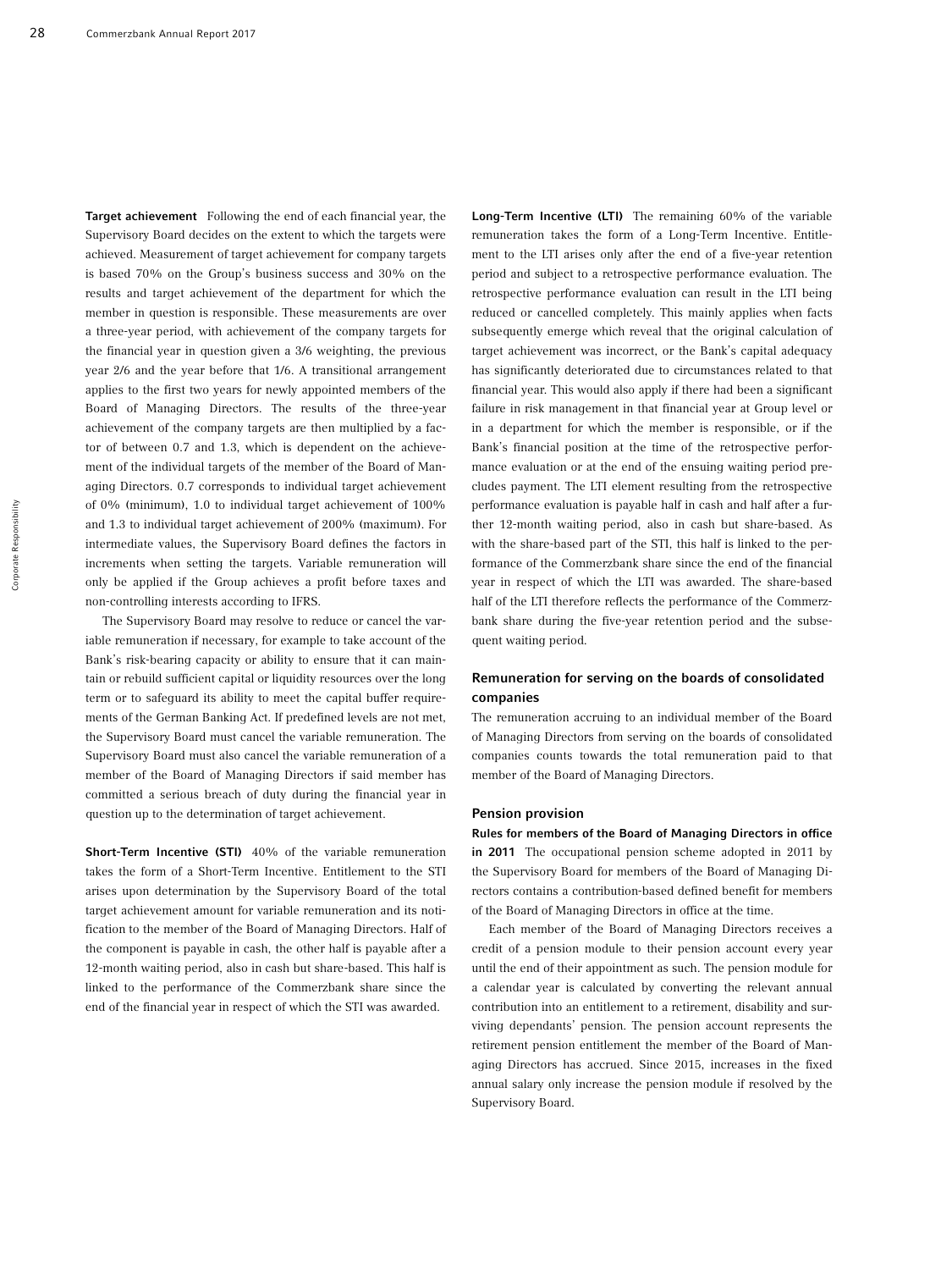- 21 Corporate governance report and declaration on corporate governance pursuant to Art. 315d in conjunct Art. 289f of the German Commercial Code (HGB)
- 27 Remuneration Report 40 Details pursuant to Art. 315 HGB
- 44 Non-Financial Report

A member of the Board of Managing Directors receives a retirement benefit in the form of a life-long pension, subject to the following conditions, provided their term of office has ended:

- an old-age pension if the member has reached their 65th birthday, or
- an early retirement pension if (i) the Board member has reached their 62nd birthday but not their 65th, or (ii) the Board member has served at least 10 years on the Board of Managing Directors and has reached their 58th birthday, or (iii) has served at least 15 years on the Board of Managing Directors, or
- a disability pension if the Board member is permanently unable to work.

If a member of the Board of Managing Directors leaves the Bank before the pension benefits become due, any entitlement to vested benefits that they have already accrued is retained.

The monthly amount of the retirement pension is calculated as a twelfth of the amount in the pension account when the pension benefits start.

When calculating the early retirement pension, the pension will be reduced to reflect the fact that the payments are starting earlier.

If the disability pension is taken before the age of 55, the monthly amount is supplemented by an additional amount.

If they retire after reaching the age of 62, members of the Board of Managing Directors can elect to receive a lump-sum payment or nine annual instalments instead of an ongoing pension. In this case, the amount paid out is calculated using a capitalisation rate based on the age of the Board member.

Instead of their pension, members of the Board of Managing Directors will continue to receive their pro-rata basic salary for six months as a form of transitional pay if they leave the Board on or after their 62nd birthday or they are permanently unable to work. The transitional pay can be reduced, especially in the event of misconduct. If a member of the Board of Managing Directors receives an early retirement pension and has not yet reached their 62nd birthday, earned income from other activities will be deducted from the pension entitlement at a rate of 50% until that age is reached.

The surviving dependants' pension for a surviving spouse or partner is 66 2/3% of the pension entitlements of the member of the Board of Managing Directors. If no surviving dependant's pension is paid to a surviving spouse or partner, minors or children still in full-time education are entitled to an orphan's pension amounting to 25% each of the pension entitlement of the member of the Board of Managing Directors, subject to a maximum overall limit of the surviving dependant's pension of a surviving spouse or partner.

Rules for Board members who were appointed after the new provisions came into effect Pension provision for members of the Board of Managing Directors appointed after the new provisions came into effect was defined according to the Commerzbank capital plan for company pension benefits. A member of the Board of Managing Directors receives a retirement benefit in the form of a capital sum, subject to the following conditions, provided their term of office has ended:

- they have reached their 65th birthday (retirement capital), or
- they have reached their 62nd but not their 65th birthday (early retirement capital), or
- they are permanently unable to work before their 62nd birthday.

If a member of the Board of Managing Directors leaves the Bank before the pension benefits become due, any entitlement to vested benefits that they have already accrued is retained.

For each calendar year during the current employment relationship until pension benefits start to be paid out, each member of the Board of Managing Directors joining after the new rules came into effect is credited an annual module equating to 40% of the fixed basic annual salary (annual contribution), multiplied by an age-dependent conversion factor. Under this system too, since 2015 increases in the fixed annual salary only increase the annual module if resolved by the Supervisory Board. Until the member of the Board of Managing Directors leaves, the annual modules are managed in a pension account. Upon reaching their 61st birthday, an additional 2.5% of the amount in the pension account at the end of the previous year is credited to the pension account of the member of the Board of Managing Directors on an annual basis until the pension benefits start to be paid out.

The annual contribution is invested in investment funds and placed in a virtual custody account.

The retirement capital or the early retirement capital will correspond to the amount in the virtual custody account or the amount in the pension account when the pension benefits start to be paid out, whichever is higher. Under these rules, the amount in the pension account represents the minimum capital payment, where the amount in the virtual custody account is less. As an alternative to the lump-sum payment, the member of the Board of Managing Directors may elect to receive a life-long pension.

For the first two months after the pension benefits become due, the member of the Board of Managing Directors will receive transitional pay of one-twelfth of their fixed basic annual salary per month. The transitional pay can be reduced, especially in the event of misconduct.

If a member of the Board of Managing Directors dies before the pension benefits become due, their dependants are entitled to receive the dependants' capital, which corresponds to the amount in the virtual custody account on the value date or the sum of the amount in the pension account and any additional amount, which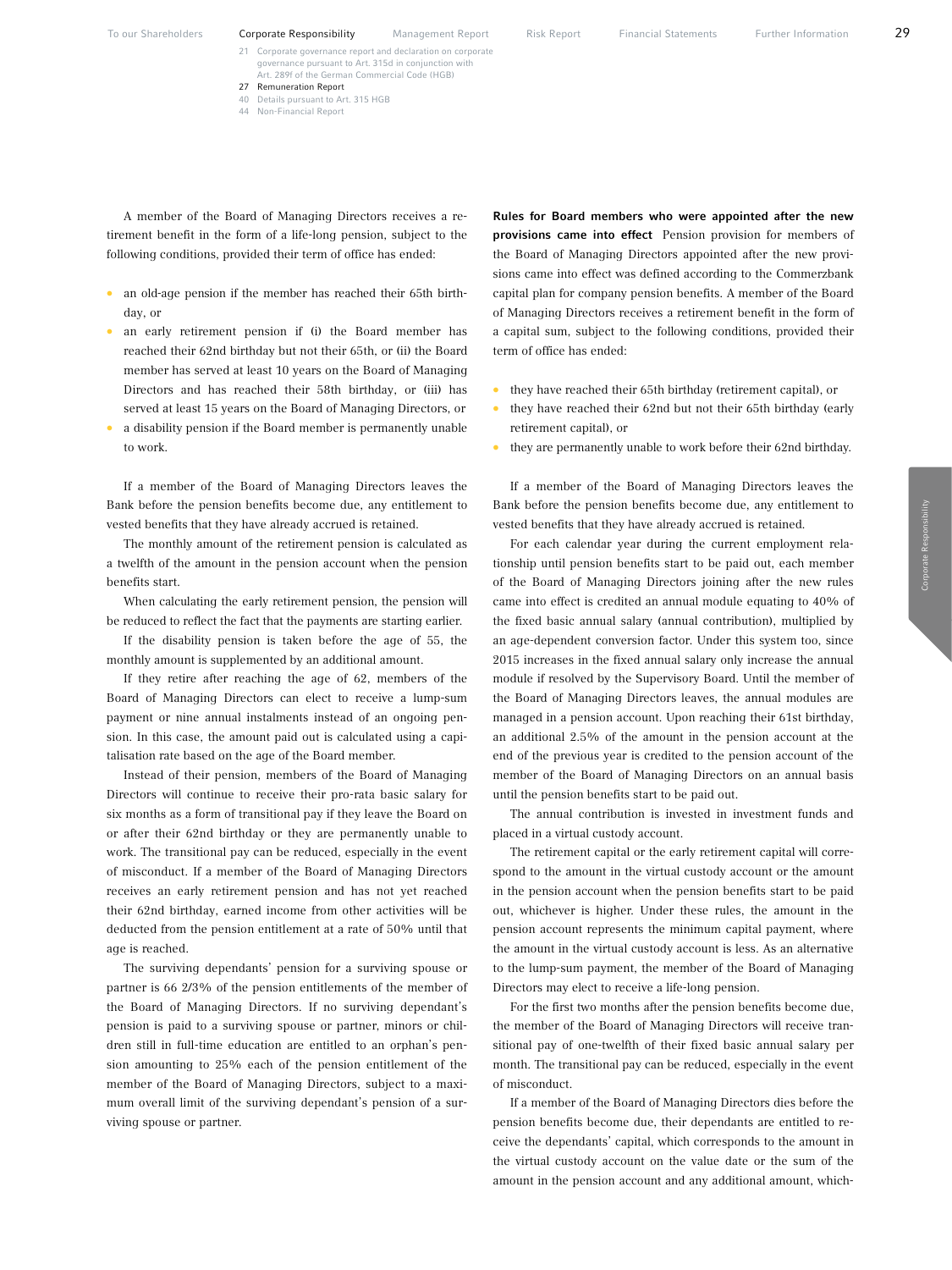ever is higher. An additional amount is payable if, at the time when pension benefits became due through inability to work or at the time of death, the Board member had served at least five consecutive years on the Bank's Board of Managing Directors and had not yet reached their 55<sup>th</sup> birthday. If the member of the Board of Managing Directors has exercised the option in favour of a pension, in the event of their death as a prospective member the surviving spouse or partner receives a surviving dependant's pension calculated based on the retirement capital using actuarial rules. If the member of the Board of Managing Directors was already receiving a pension, a surviving spouse or partner receives a surviving dependant's pension of 60% of the pension last paid to the member.

The table below shows the annual pension entitlements at pensionable age of 62 for active members of the Board of Managing Directors on 31 December 2017, the corresponding actuarial net present values on 31 December 2017, the service costs for 2017 contained in the net present value, and comparable amounts for the previous year:

| €1,000                          |      | <b>Pension entitlements</b> | Net present values of | Service costs |
|---------------------------------|------|-----------------------------|-----------------------|---------------|
|                                 |      | Projected annual pension at | pension entitlements  |               |
|                                 |      | pensionable age of 62       |                       |               |
|                                 |      | As at 31.12.                | As at 31.12.          |               |
| Martin Zielke                   | 2017 | 237                         | 5,999                 | 1,095         |
|                                 | 2016 | 194                         | 4,967                 | 833           |
| Martin Blessing <sup>1</sup>    | 2017 |                             |                       |               |
|                                 | 2016 | 332                         | 7,706                 | 171           |
| Frank Annuscheit                | 2017 | 224                         | 5,525                 | 536           |
|                                 | 2016 | 202                         | 5,035                 | 454           |
| Markus Beumer <sup>2</sup>      | 2017 |                             |                       |               |
|                                 | 2016 | 187                         | 4,011                 | 352           |
| Dr. Marcus Chromik <sup>3</sup> | 2017 | 434                         | 682                   | 342           |
|                                 | 2016 | 234                         | 344                   | 306           |
| Stephan Engels                  | 2017 | 1094                        | 1,945                 | 321           |
|                                 | 2016 | 954                         | 1,606                 | 311           |
| Michael Mandel <sup>5</sup>     | 2017 | 324                         | 519                   | 329           |
|                                 | 2016 | 13 <sup>4</sup>             | 193                   | 175           |
| Dr. Bettina Orlopp <sup>6</sup> | 2017 | 3 <sup>4</sup>              | 56                    | 56            |
|                                 | 2016 |                             |                       |               |
| Michael Reuther                 | 2017 | 258                         | 6,711                 | 569           |
|                                 | 2016 | 236                         | 6,165                 | 497           |
| <b>Total</b>                    | 2017 |                             | 21,437                | 3,248         |
|                                 | 2016 |                             | 30,027                | 3,099         |

 $^1$  Martin Blessing's term of office as Chairman and member of the Board of Managing Directors ended Details of remuneration of the Board of Managing Directors on 30 April 2016.

 $^2$  Markus Beumer's term of office as a member of the Board of Managing Directors ended on 31 October 2016.

 $3$  Dr. Markus Chromik was appointed as a member of the Board of Managing Directors from 1 January 2016.

<sup>4</sup>Capital sum annualised.

 $<sup>5</sup>$  Michael Mandel was appointed as a member of the Board of Managing Directors from 23 May 2016.</sup>

 $^6$  Dr. Bettina Orlopp was appointed as a member of the Board of Managing Directors from 1 November 2017.

The assets backing these pension obligations have been transferred under a contractual trust arrangement to Commerzbank Pension-Trust e. V.

As at 31 December 2017, defined benefit obligations for members of the Commerzbank Aktiengesellschaft Board of Managing Directors active in 2017 totalled  $\epsilon$ 21.4m (previous year:  $\epsilon$ 30.0m).

Rules for termination of office If the term of office of a member of the Board of Managing Directors is effectively terminated, the following applies:

If the term of office of a member of the Board of Managing Directors ends prematurely, the employment contract usually expires six months later (linking clause). In this case, the Board member continues to receive the basic annual salary and variable remuneration – subject to Art. 615 sentence 2 of the German Civil Code (offsetting of remuneration otherwise acquired) – beyond the end of employment until the end of the original term of office. From the moment the term of office is ended, the average target achievement of the other members of the Board of Managing Directors for the year in question will be used for target achievement. The variable remuneration also remains subject to the rules of the remuneration system, including the retrospective performance evaluation.

If, in the case of premature termination of the term of office, the contract of employment ends for reasons other than the linking clause described above, the fixed basic annual salary will continue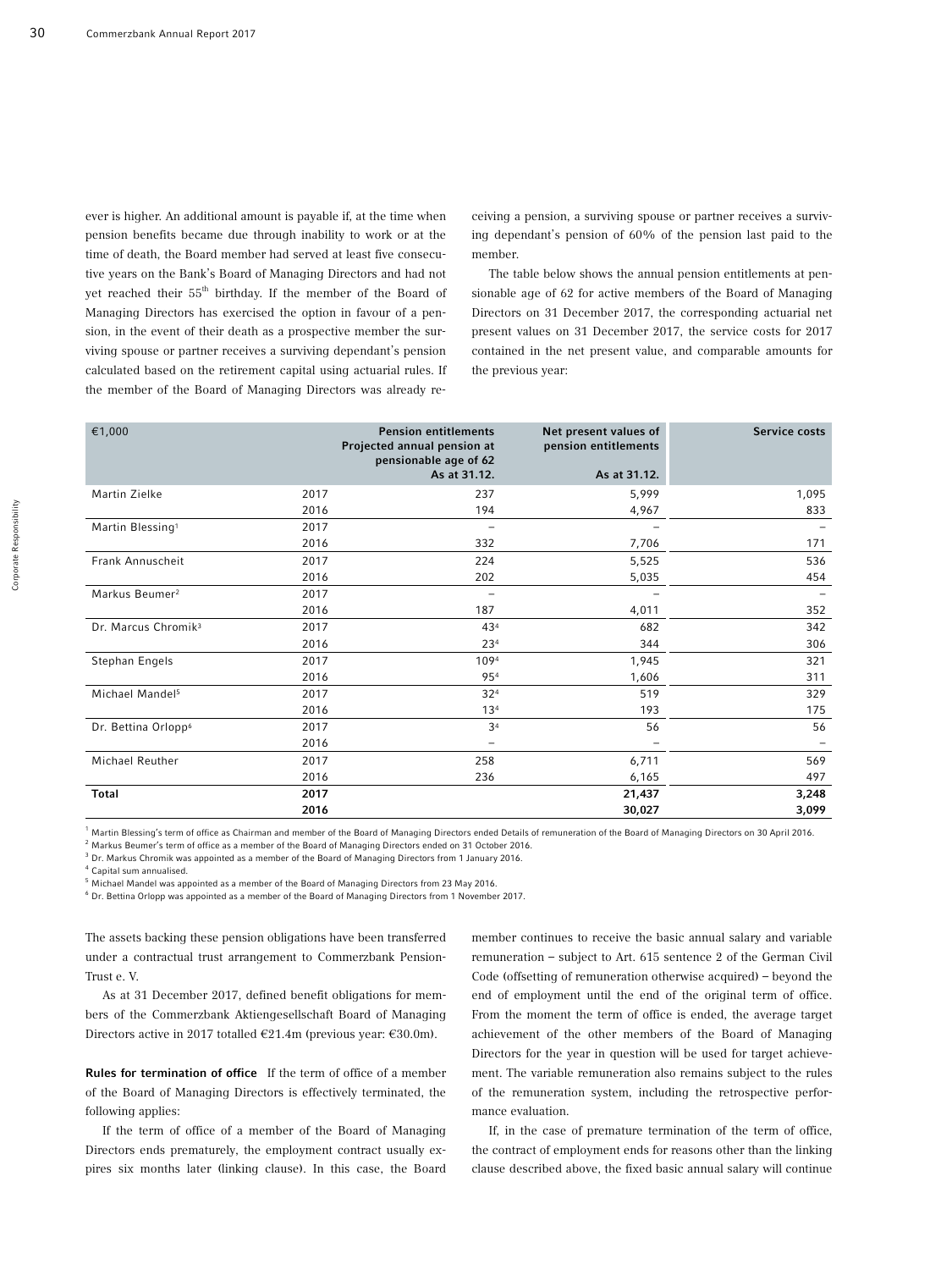- 21 Corporate governance report and declaration on corporate governance pursuant to Art. 315d in conjunct Art. 289f of the German Commercial Code (HGB)
- 27 Remuneration Report 40 Details pursuant to Art. 315 HGB
- 
- 44 Non-Financial Report

to be paid – on a pro-rata basis where applicable – until the end of the contract of employment. The variable remuneration communicated for financial years prior to the termination of the contract of employment remains unaffected. The variable remuneration for the final year in office is reduced on a pro-rata basis where applicable. In this case too, the variable remuneration also remains subject to the rules of the remuneration system, including the retrospective performance evaluation.

If the contract of employment is not extended upon expiry of the current term of office, without there being good cause within the meaning of Art. 626 of the German Civil Code, or if the contract of employment ends as a result of a linking clause as described above, the member of the Board of Managing Directors will continue to receive his or her basic annual salary for a period of six months after the end of the original term of office. This payment ceases as soon as the member of the Board of Managing Directors starts to receive pension payments.

In all these cases, the specified payments for the time after the effective termination of the term of office may not exceed two years' annual remuneration $^1$  (cap).

If upon termination of a term of office or non-extension of an appointment the conditions apply for extraordinary termination of the employment contract pursuant to Art. 626 of the German Civil Code, the member of the Board of Managing Directors will receive no variable remuneration for the last year of his/her term of office. The same applies where a member of the Board of Managing Directors resigns his/her mandate without good cause accepted by the Bank. In both these cases, the same applies to the fixed basic annual salary from the end of the month in which the term of office ends. If the term of office is terminated because of a serious breach of duty, the variable remuneration for the year in which the term of office ended and variable remuneration not yet paid out in respect of previous years shall not be payable.

#### **Other**

No members of the Board of Managing Directors received payments or promises of payment from third parties in the year under review in respect of their work as a member of the Board of Managing Directors.

# Details of remuneration of the Board of Managing Directors in accordance with the German Corporate Governance Code

Under 4.2.5 of the 7 February 2017 edition of the German Corporate Governance Code, the benefits granted for the year under review and the allocation made (actual payouts made) for the year under review should be reported for each member of the Board of Managing Directors. This should be broken down into fixed remuneration, company benefits and one-year and multi-year variable remuneration.

As the model tables recommended by the German Corporate Governance Code do not take account of the specificities of the Remuneration Ordinance for Institutions, and hence are less suitable for institutions such as Commerzbank, the Bank has designed its own tables, which provide transparent and comprehensible information on its remuneration system for members of the Board of Managing Directors. Commerzbank has decided not to use the model tables in the Code, because this would undermine the clarity and comprehensibility of the Remuneration Report it is aiming for. Commerzbank also stated this in its declaration of compliance pursuant to Art. 161 of the Stock Corporation Act. Unlike the presentation last year, both the benefit and allocation tables below no longer distinguish between one-year and multi-year variable remuneration, but instead between short-term and long-term remuneration. This is because the total variable remuneration regularly includes the achievement of company targets over a period of three years. The only exceptions are due to a transitional arrangement for newly appointed members of the Board of Managing Directors in the first and second years of their appointment. Variable short-term remuneration is the Short-Term Incentive under the current remuneration system. This is paid out half in cash after the end of the financial year and half in the form of shares after a 12-month waiting period, i.e. in the short term. Entitlement to the long-term portion, the Long-Term Incentive, arises only after the end of a five-year retention period and subject to a retrospective performance evaluation. The pension expense for pension provision for the individual members of the Board of Managing Directors is shown in the above table in the service cost column. Pension expense is therefore not shown again in either the allocation or the benefit tables.

 $1$  The cap is twice the basic annual salary including company benefits (in particular the use of a company car with driver, security measures and insurance premiums (accident insurance)) plus the average variable compensation notified for the three previous financial years before termination of the term of office.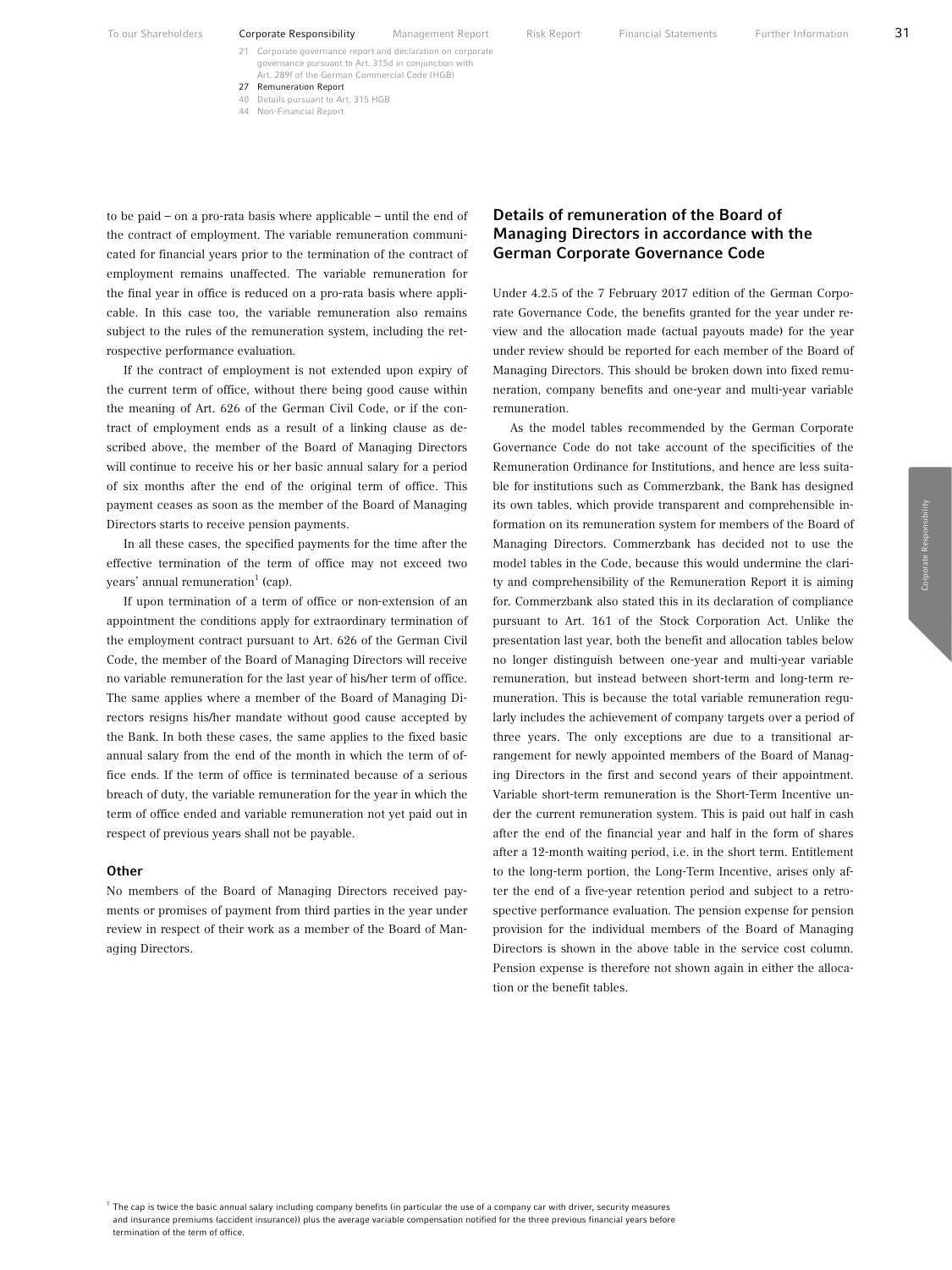The following tables show the actual allocations in 2017 with the figures from the previous year for comparison for each individual member of the Board of Managing Directors. The allocation "for" the year means for example that the STI 2017 paid in cash

for 2017 and for which all the parameters are fixed at the end of the year, is shown as an allocation for 2017 even though the actual payment is not made until 2018. Equally, the STI 2016 paid out in cash in 2017 is shown as an allocation for 2016.

| <b>Allocation</b>                                |                   | <b>Martin Zielke</b> |                   | <b>Martin Blessing</b> | <b>Frank Annuscheit</b>        |       |
|--------------------------------------------------|-------------------|----------------------|-------------------|------------------------|--------------------------------|-------|
| €1,000                                           |                   | Chairman             | former Chairman   |                        | <b>Chief Operating Officer</b> |       |
|                                                  |                   | (since 1 May 2016)   |                   | (until 30 April 2016)  |                                |       |
|                                                  | 2017              | 2016                 | 2017              | 2016                   | 2017                           | 2016  |
| Basic salary                                     | 1,313             | 1,125                |                   | 438                    | 750                            | 750   |
| Accessory considerations                         | 129               | 118                  |                   | 101                    | 92                             | 124   |
| Sub-total                                        | 1,442             | 1,243                |                   | 539                    | 842                            | 874   |
| Short term variable remuneration                 | 415               | 284                  | 238               | 242                    | 273                            | 224   |
| STI 2014 in virtual shares (up to Q1/2016)       |                   | 96                   |                   | 168                    | $\qquad \qquad -$              | 100   |
| STI 2015 in virtual shares (up to Q1/2017)       | 128               |                      | 238               | -                      | 115                            |       |
| STI 2016 in cash                                 | $\qquad \qquad -$ | 188                  | $\qquad \qquad -$ | 74                     | $\qquad \qquad -$              | 124   |
| STI 2017 in cash                                 | 287               |                      |                   | -                      | 158                            |       |
| Long term variable remuneration                  | 178               | 73                   | 311               | 0                      | 182                            | 70    |
| LTI 2013 in cash (up to 31.12.2016) <sup>1</sup> |                   | 73                   |                   | $\mathbf 0$            | $\overline{\phantom{0}}$       | 70    |
| LTI 2014 in cash (up to 31.12.2017)              | 178               |                      | 311               | -                      | 182                            |       |
| <b>Total</b>                                     | 2,035             | 1,600                | 549               | 781                    | 1,297                          | 1,168 |

 $1$  Martin Blessing, former Chairman of the Board of Managing Directors, waived all entitlement to variable remuneration for 2012 and 2013.

| <b>Allocation</b>                          |                         | <b>Markus Beumer</b> |                          | <b>Dr. Marcus Chromik</b> | <b>Stephan Engels</b>          |       |
|--------------------------------------------|-------------------------|----------------------|--------------------------|---------------------------|--------------------------------|-------|
| €1,000                                     | Mittelstandsbank        |                      | Chief Risk Officer       |                           | <b>Chief Financial Officer</b> |       |
|                                            | (until 31 October 2016) |                      |                          | (since 1. January 2016)   |                                |       |
|                                            | 2017                    | 2016                 | 2017                     | 2016                      | 2017                           | 2016  |
| Basic salary                               |                         | 625                  | 750                      | 750                       | 750                            | 750   |
| Accessory considerations                   | -                       | 69                   | 71                       | 84                        | 122                            | 114   |
| Sub-total                                  |                         | 694                  | 821                      | 834                       | 872                            | 864   |
| Short term variable remuneration           | 107                     | 164                  | 186                      | 118                       | 285                            | 215   |
| STI 2014 in virtual shares (up to Q1/2016) |                         | 89                   |                          | -                         | $\overline{\phantom{0}}$       | 89    |
| STI 2015 in virtual shares (up to Q1/2017) | 107                     | $\qquad \qquad -$    | $\qquad \qquad -$        | $\overline{\phantom{0}}$  | 115                            |       |
| STI 2016 in cash                           |                         | 75                   |                          | 118                       | $\overline{\phantom{0}}$       | 126   |
| STI 2017 in cash                           |                         |                      | 186                      | $\overline{\phantom{0}}$  | 170                            |       |
| Long term variable remuneration            | 169                     | 64                   | -                        | ۰                         | 169                            | 64    |
| LTI 2013 in cash (up to 31.12.2016)        |                         | 64                   | $\overline{\phantom{0}}$ | -                         | $\overline{\phantom{m}}$       | 64    |
| LTI 2014 in cash (up to 31.12.2017)        | 169                     |                      | -                        |                           | 169                            |       |
| Total                                      | 276                     | 922                  | 1,007                    | 952                       | 1,326                          | 1,143 |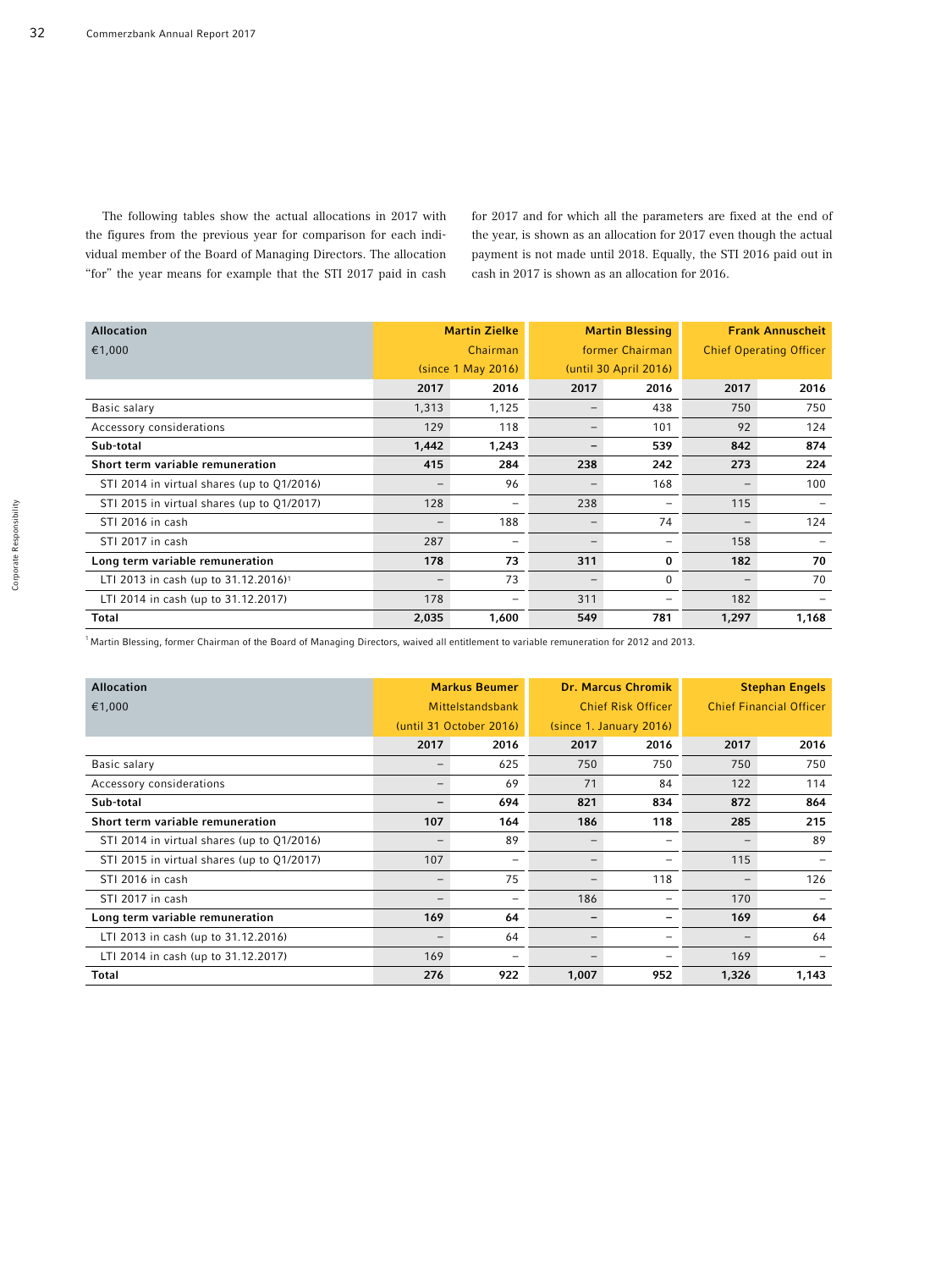- 
- 40 Details pursuant to Art. 315 HGB<br>44 Non-Financial Report 44 Non-Financial Report

| <b>Allocation</b>                          |                          | <b>Michael Mandel</b>     |                          | <b>Dr. Bettina Orlopp</b> | <b>Michael Reuther</b>   |                    |  |
|--------------------------------------------|--------------------------|---------------------------|--------------------------|---------------------------|--------------------------|--------------------|--|
| €1,000                                     |                          | <b>Private and Small-</b> |                          | Group Compliance,         |                          | Corporate Clients, |  |
|                                            |                          | <b>Business Customers</b> | Group Human Resources,   |                           | <b>Group Treasury</b>    |                    |  |
|                                            |                          | <b>Group Legal</b>        |                          |                           |                          |                    |  |
|                                            |                          | (since 23 May 2016)       |                          | (since 1 November 2017)   |                          |                    |  |
|                                            | 2017                     | 2016                      | 2017                     | 2016                      | 2017                     | 2016               |  |
| Basic salary                               | 750                      | 456                       | 125                      |                           | 750                      | 750                |  |
| Accessory considerations                   | 102                      | 58                        | 20                       |                           | 130                      | 125                |  |
| Sub-total                                  | 852                      | 514                       | 145                      |                           | 880                      | 875                |  |
| Short term variable remuneration           | 170                      | 76                        | 30                       |                           | 251                      | 195                |  |
| STI 2014 in virtual shares (up to Q1/2016) |                          | -                         |                          | ۰                         |                          | 93                 |  |
| STI 2015 in virtual shares (up to Q1/2017) |                          |                           |                          |                           | 123                      |                    |  |
| STI 2016 in cash                           | $\overline{\phantom{0}}$ | 76                        | $\qquad \qquad -$        | -                         | $\overline{\phantom{0}}$ | 102                |  |
| STI 2017 in cash                           | 170                      | -                         | 30                       |                           | 128                      |                    |  |
| Long term variable remuneration            |                          | $\overline{\phantom{0}}$  | $\overline{\phantom{0}}$ |                           | 174                      | 70                 |  |
| LTI 2013 in cash (up to 31.12.2016)        | $\qquad \qquad -$        | -                         | $\qquad \qquad -$        |                           | $\overline{\phantom{0}}$ | 70                 |  |
| LTI 2014 in cash (up to 31.12.2017)        |                          |                           |                          |                           | 174                      |                    |  |
| <b>Total</b>                               | 1,022                    | 590                       | 175                      |                           | 1,305                    | 1,140              |  |

The following table shows the benefits, comprising fixed remuneration (basic salary and company benefits) and variable remuneration in the amount of the total goal achievement amount set, the short-term and long-term portions of variable remuneration and the minimum and maximum amounts of total variable remuneration for each individual member of the Board of Managing Directors.

Unlike the model table of the German Corporate Governance Code for benefits granted, the variable remuneration granted is not shown as the target value, i.e. the value if target achievement is 100%, or a comparable figure in a medium probability scenario. Instead, the total goal achievement amounts set by the Supervisory Board are shown for each member of the Board of Managing Directors. The table takes into account the actual target achievement of the members of the Board of Managing Directors and is therefore more meaningful in respect of the variable remuneration for the past financial year than if a hypothetical target achievement of 100% were shown.

Of the total goal achievement amount and the minimum and maximum values shown, 40% relate to short-term variable remuneration (STI). Of the total goal achievement amount and the minimum and maximum values shown, 60% relate to long-term variable remuneration (LTI). In each case, half of the remuneration components is share-based. The comparison figures for 2016 have been adjusted to this method to allow comparability with the data for 2017.

At its meeting on 7 February 2018 the Supervisory Board set the total goal achievement amounts for variable remuneration of the individual members of the Board of Managing Directors for 2017. The total goal achievement amount is not necessarily the same as any amount subsequently paid out. Firstly, the Supervisory Board may reduce the portion relating to the LTI at the retrospective performance evaluation if hindsight indicates that this was not originally calibrated correctly. Secondly, half of the variable remuneration is share-based. Any changes in the Commerzbank share price compared to the conversion price therefore result in changes in the amounts paid out.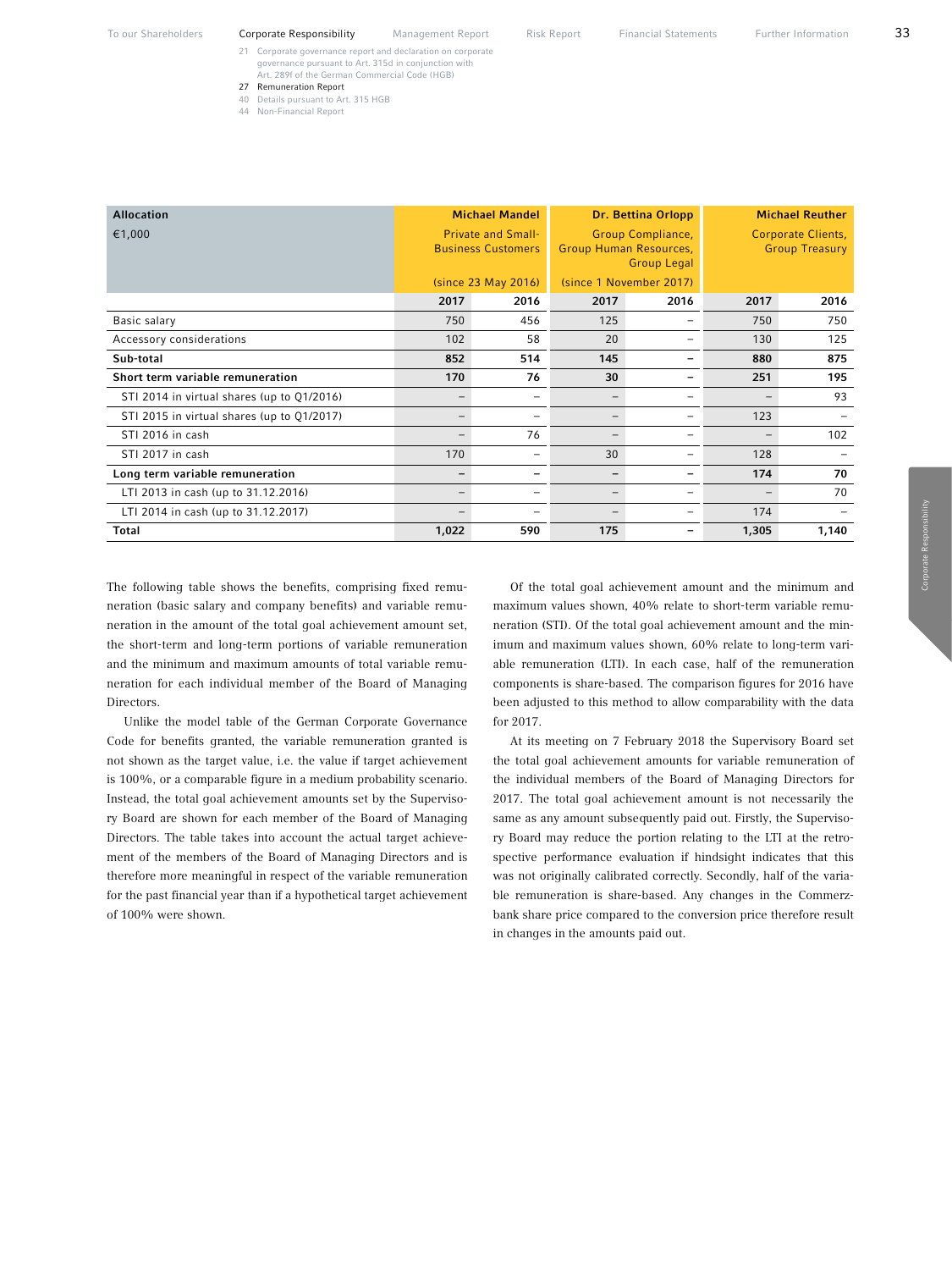| <b>Benefits</b>    |       |                          | Fixed<br>remuneration                                                        |                          | Variable remuneration       |                          |                             |                                     |                          |                          |        |
|--------------------|-------|--------------------------|------------------------------------------------------------------------------|--------------------------|-----------------------------|--------------------------|-----------------------------|-------------------------------------|--------------------------|--------------------------|--------|
| €1,000             |       |                          | <b>Basic</b><br>Acces-<br>salary<br>sory<br>conside-<br>rations <sup>1</sup> |                          | Short term                  |                          | Long term                   | Total goal<br>achievement<br>amount |                          |                          |        |
|                    |       |                          |                                                                              | STI in<br>cash           | STI in<br>virtual<br>shares | LTI in<br>cash           | LTI in<br>virtual<br>shares |                                     | min                      | $\text{max}^3$           |        |
| Martin Zielke      | 2017  | 1,313                    | 129                                                                          | 287                      | 287                         | 430                      | 430                         | 1,433                               | $\mathbf{0}$             | 2,443                    | 2,875  |
|                    | 20164 | 1,125                    | 118                                                                          | 188                      | 188                         | 282                      | 282                         | 939                                 | 0                        | 2,130                    | 2,182  |
| Martin Blessing    | 2017  | $\overline{\phantom{a}}$ | $\overline{\phantom{m}}$                                                     | $\overline{\phantom{m}}$ | $\overline{\phantom{a}}$    | $\overline{\phantom{m}}$ | $\overline{\phantom{m}}$    | $\overline{\phantom{a}}$            | -                        | $\overline{\phantom{m}}$ |        |
|                    | 20165 | 438                      | 101                                                                          | 74                       | 74                          | 111                      | 111                         | 369                                 | $\mathbf{0}$             | 816                      | 908    |
| Frank Annuscheit   | 2017  | 750                      | 92                                                                           | 158                      | 158                         | 237                      | 237                         | 790                                 | $\mathbf 0$              | 1,500                    | 1,632  |
|                    | 2016  | 750                      | 124                                                                          | 124                      | 124                         | 186                      | 186                         | 620                                 | 0                        | 1,500                    | 1,494  |
| Markus Beumer      | 2017  | $\equiv$                 | $\overline{\phantom{m}}$                                                     | $\overline{\phantom{m}}$ | $\overline{\phantom{a}}$    | $\qquad \qquad -$        | $\overline{\phantom{a}}$    | $\overline{\phantom{m}}$            | $\overline{\phantom{0}}$ |                          |        |
|                    | 20166 | 625                      | 69                                                                           | 75                       | 75                          | 113                      | 113                         | 375                                 | $\mathbf{0}$             | 1,250                    | 1,069  |
| Dr. Marcus Chromik | 2017  | 750                      | 71                                                                           | 186                      | 186                         | 279                      | 279                         | 930                                 | $\mathbf{0}$             | 1,500                    | 1,751  |
|                    | 2016  | 750                      | 84                                                                           | 118                      | 118                         | 177                      | 177                         | 590                                 | 0                        | 1,500                    | 1,424  |
| Stephan Engels     | 2017  | 750                      | 122                                                                          | 170                      | 170                         | 255                      | 255                         | 850                                 | $\overline{0}$           | 1,500                    | 1,722  |
|                    | 2016  | 750                      | 114                                                                          | 126                      | 126                         | 188                      | 188                         | 628                                 | 0                        | 1,500                    | 1,492  |
| Michael Mandel     | 2017  | 750                      | 102                                                                          | 170                      | 170                         | 255                      | 255                         | 850                                 | $\mathbf{0}$             | 1,500                    | 1,702  |
|                    | 20167 | 456                      | 58                                                                           | 76                       | 76                          | 114                      | 114                         | 380                                 | $\overline{0}$           | 729                      | 894    |
| Dr. Bettina Orlopp | 20178 | 125                      | 20                                                                           | 30                       | 30                          | 44                       | 44                          | 148                                 | $\Omega$                 | 250                      | 293    |
|                    | 2016  | $\overline{\phantom{a}}$ | $\overline{\phantom{m}}$                                                     | $\overline{\phantom{a}}$ | $\overline{\phantom{a}}$    | $\overline{\phantom{0}}$ | $\overline{\phantom{m}}$    | $\overline{\phantom{m}}$            | $\qquad \qquad -$        |                          |        |
| Michael Reuther    | 2017  | 750                      | 130                                                                          | 128                      | 128                         | 192                      | 192                         | 640                                 | $\mathbf{0}$             | 1,500                    | 1,520  |
|                    | 2016  | 750                      | 125                                                                          | 102                      | 102                         | 153                      | 153                         | 510                                 | $\overline{0}$           | 1,500                    | 1,385  |
| <b>Total</b>       | 2017  | 5,188                    | 666                                                                          | 1,129                    | 1,129                       | 1,692                    | 1,692                       | 5,641                               |                          | $0$ 10,193               | 11,495 |
|                    | 2016  | 5,644                    | 793                                                                          | 883                      | 883                         | 1,324                    | 1,324                       | 4,411                               |                          | $0$ 10,925               | 10,848 |

<sup>1</sup> Non-monetary benefits granted, tax due on non-monetary benefits and employer contributions to the BVV occupational retirement fund are shown under company benefits.

<sup>2</sup>Total remuneration does not include pension expense. This is shown in the section on pension provision.

 $3$  Maximum amount in the relevant year, i.e. excluding any rise in the share price for share-based remuneration.

4 Martin Zielke was appointed as Chairman of the Board of Managing Directors from 1 May 2016.

 $^5$  Martin Blessing's term of office as Chairman and member of the Board of Managing Directors ended on 30 April 2016.

6 Markus Beumer's term of office as a member of the Board of Managing Directors ended on 31 October 2016.

 $^7$  Michael Mandel was appointed as a member of the Board of Managing Directors from 23 May 2016.

<sup>8</sup> Dr. Bettina Orlopp was appointed as a member of the Board of Managing Directors from 1 November 2017.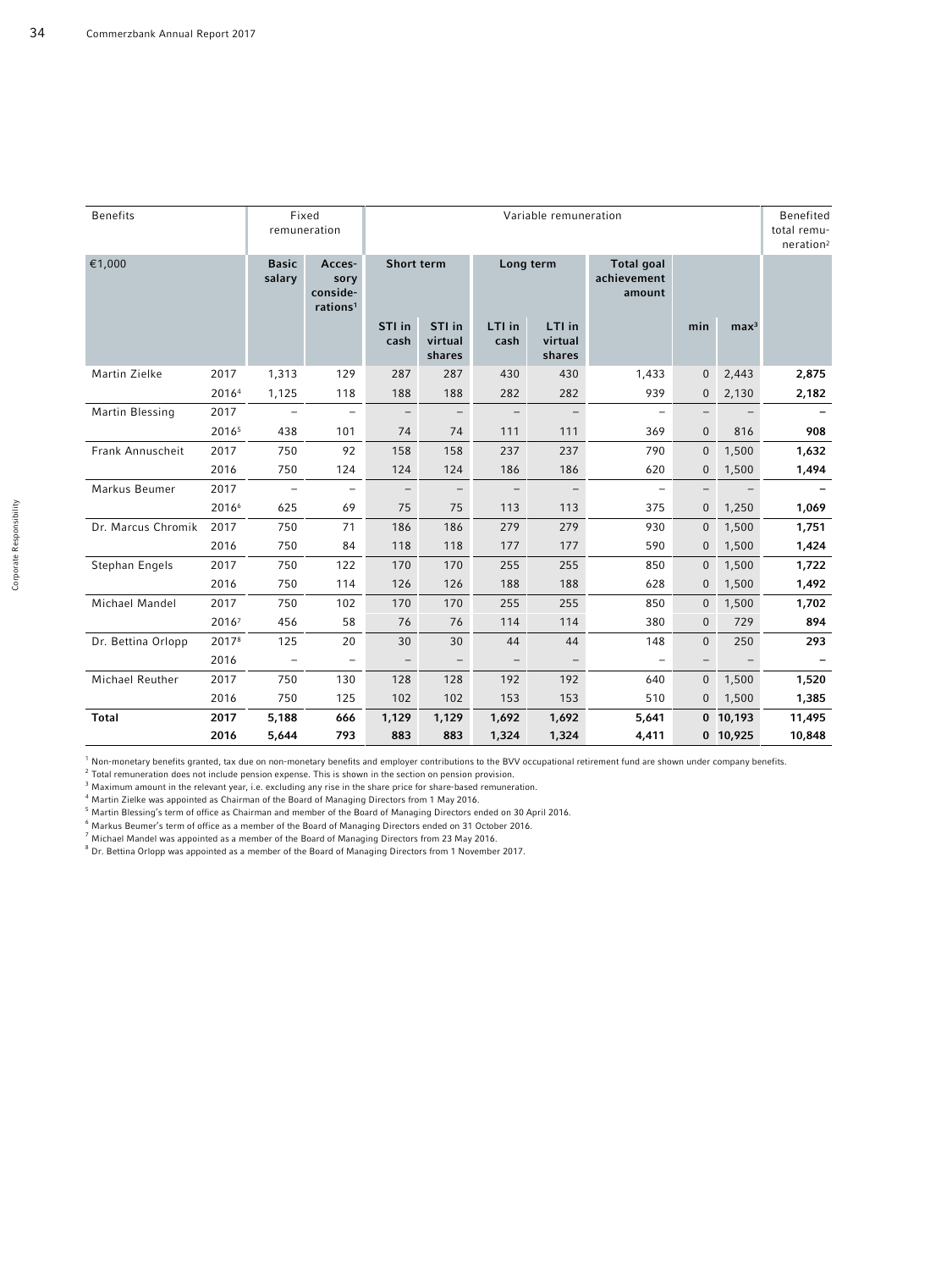- 21 Corporate governance report and declaration on corporate governance pursuant to Art. 315d in conjunct Art. 289f of the German Commercial Code (HGB)
- 27 Remuneration Report 40 Details pursuant to Art. 315 HGB
- 44 Non-Financial Report

# Details of remuneration of the Board of Managing Directors pursuant to German Reporting Standard no. 17 (DRS 17)

The remuneration of the Board of Managing Directors is shown below in accordance with the rules of DRS 17. The amounts shown differ from those reported above based on the German Corporate Governance Code. This is because reporting under DRS 17 involves special rules. The main differences that lead to different figures are:

- Under DRS 17 the LTI components of the current remuneration system only have to be stated after the retrospective performance assessment has been completed and the five-year retention period has expired. They are therefore not included in the DRS 17 table, unlike the benefits table based on the rules of the German Corporate Governance Code.
- The value of the share-based STI components has to be shown in the DRS 17 table using the share price on the day the Supervisory Board set the total goal achievement amounts. Therefore, the performance of the Commerzbank share from the start of the year to the day the amount was set is included in the value shown. In the benefits table based on the German Corporate Governance Code, however, these components are shown at 20% of the total goal achievement amount. This is the value before conversion into a number of virtual shares and so does not include share price performance, so the figure is generally different.
- Total remuneration under DRS 17 also includes the non-sharebased LTI cash component of the remuneration system in place prior to 31 December 2014 for which all necessary conditions were met in the year under review. Total remuneration for 2017 therefore also includes the LTI-EVA cash components from financial year 2014. This is not shown in the benefits table based on the German Corporate Governance Code, as it was not granted in 2017.

Total remuneration under DRS 17 cannot therefore be compared with the remuneration granted shown in the table based on the German Corporate Governance Code. The disclosure does not reflect variable remuneration set by the Supervisory Board for the year under review, nor is it an amount paid out. Disclosure is however required for accounting reasons.

Under DRS 17, payments only have to be disclosed if they have been granted on a legally binding basis. For both the cash components and the share-based components of the LTI under the current remuneration system this only takes place once the retrospective performance evaluation has been carried out and the five-year retention period has expired. The retrospective performance evaluation for the LTI in respect of 2017 will thus not be carried out by the Supervisory Board until the end of 2022. The cash components and share-based components of the LTI under the current remuneration system are therefore not included in the table.

However, for the purposes of DRS 17 the grant of the STI components takes place when they are determined by the Supervisory Board after the end of the financial year in question. The cash component of the STI is shown at 20% of the total goal achievement amount. This corresponds to the payout sum. The share-based STI component is linked to the performance of the Commerzbank share. Under DRS 17, share-based payments have to be disclosed at the time the grant becomes legally binding, i.e. when they are determined by the Supervisory Board. As payout of the share-based STI components only takes place after the 12 month waiting period has expired and is dependent on the performance of the Commerzbank share, the table shows only theoretical values for these components, not the sums to be paid out. The payout sums are calculated by multiplying the number of virtual shares shown in the STI by the conversion price at the end of the waiting period.

In addition, the table shows the non-share-based cash components of the 2014 LTI under the remuneration system in place prior to 31 December 2014, as for these components all the conditions required under DRS 17 were only met once 31 December 2017 had passed. In line with the requirements of DRS 17, the share-based components of the 2014 LTI were disclosed in the Remuneration Report for 2014. Therefore, they do not have to be reported again here.

The current remuneration system does not involve actually awarding any shares; instead a cash payment is made on the basis of virtual shares, i.e. based on Commerzbank's share price performance.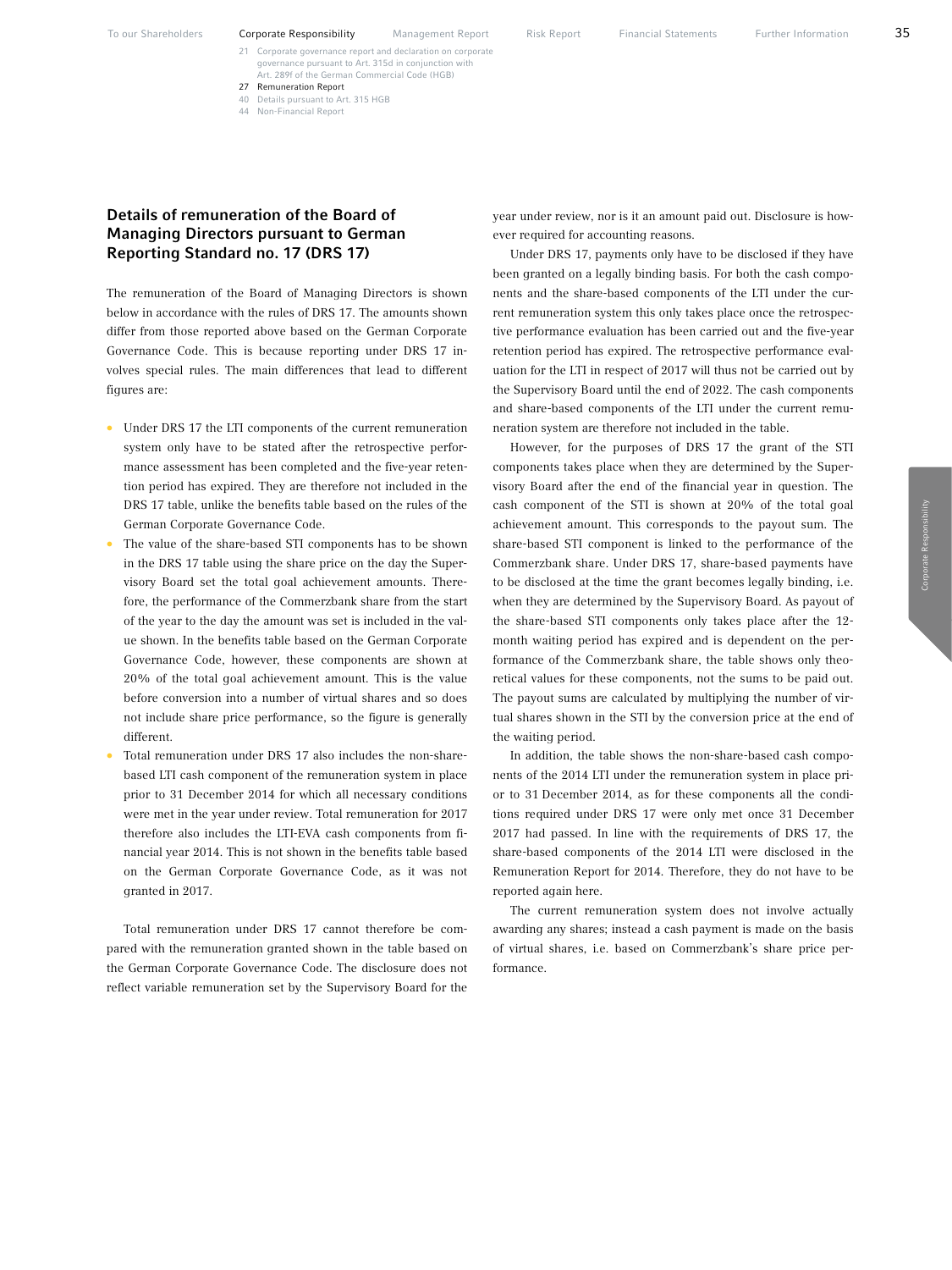|                    |        |                          | <b>Fixed components</b>          |                          | Performance-related components     |                                              |                                              |                           |  |  |
|--------------------|--------|--------------------------|----------------------------------|--------------------------|------------------------------------|----------------------------------------------|----------------------------------------------|---------------------------|--|--|
| €1,000             |        |                          |                                  |                          | with short term incentive          | with short<br>term<br>incentive <sup>1</sup> | <b>Total</b><br>remuneration<br>under        |                           |  |  |
|                    |        | <b>Basic salary</b>      | Accessory                        | STI in cash <sup>3</sup> | STI in virtual shares <sup>4</sup> |                                              | LTI 2014                                     | <b>DRS 17<sup>6</sup></b> |  |  |
|                    |        |                          | consider-<br>ations <sup>2</sup> |                          |                                    | Number of<br>virtual shares<br>in units      | (prior year<br>2013)<br>in cash <sup>5</sup> |                           |  |  |
| Martin Zielke      | 20177  | 1,313                    | 129                              | 287                      | 299                                | 23,400                                       | 78                                           | 2,106                     |  |  |
|                    | 2016   | 1,125                    | 118                              | 188                      | 208                                | 26,831                                       | 73                                           | 1,712                     |  |  |
| Martin Blessing    | 20178  | $\equiv$                 | $\overline{\phantom{0}}$         | $\overline{\phantom{m}}$ | $\overline{\phantom{m}}$           | $\qquad \qquad -$                            | 136                                          | 136                       |  |  |
|                    | 2016   | 438                      | 101                              | 74                       | 82                                 | 10,548                                       | $\mathbf 0$                                  | 695                       |  |  |
| Frank Annuscheit   | 2017   | 750                      | 92                               | 158                      | 165                                | 12,898                                       | 80                                           | 1,245                     |  |  |
|                    | 2016   | 750                      | 124                              | 124                      | 137                                | 17,715                                       | 70                                           | 1,205                     |  |  |
| Markus Beumer      | 20179  | $\overline{\phantom{a}}$ | $\overline{\phantom{m}}$         | $\overline{\phantom{0}}$ | $\overline{\phantom{m}}$           |                                              | 74                                           | 74                        |  |  |
|                    | 2016   | 625                      | 69                               | 75                       | 83                                 | 10,715                                       | 64                                           | 916                       |  |  |
| Dr. Marcus Chromik | 201710 | 750                      | 71                               | 186                      | 194                                | 15,184                                       |                                              | 1,201                     |  |  |
|                    | 2016   | 750                      | 84                               | 118                      | 130                                | 16,858                                       |                                              | 1,082                     |  |  |
| Stephan Engels     | 2017   | 750                      | 122                              | 170                      | 177                                | 13,878                                       | 74                                           | 1,293                     |  |  |
|                    | 2016   | 750                      | 114                              | 126                      | 139                                | 17,929                                       | 64                                           | 1,193                     |  |  |
| Michael Mandel     | 201711 | 750                      | 102                              | 170                      | 177                                | 13,878                                       |                                              | 1,199                     |  |  |
|                    | 2016   | 456                      | 58                               | 76                       | 84                                 | 10,844                                       |                                              | 674                       |  |  |
| Dr. Bettina Orlopp | 201712 | 125                      | 20                               | 30                       | 31                                 | 2,422                                        |                                              | 206                       |  |  |
|                    | 2016   |                          | $\overline{\phantom{m}}$         |                          |                                    |                                              |                                              |                           |  |  |
| Michael Reuther    | 2017   | 750                      | 130                              | 128                      | 133                                | 10,449                                       | 76                                           | 1,217                     |  |  |
|                    | 2016   | 750                      | 125                              | 102                      | 113                                | 14,572                                       | 70                                           | 1,160                     |  |  |
| <b>Total</b>       | 2017   | 5,188                    | 666                              | 1,129                    | 1,176                              | 92,109                                       | 518                                          | 8,677                     |  |  |
|                    | 201613 | 5,644                    | 793                              | 883                      | 976                                | 126,012                                      | 341                                          | 8,637                     |  |  |

<sup>1</sup> The performance-related components with long-term incentive effect are only granted once the Supervisory Board has completed the retrospective performance evaluation after the end of a five-year retention period. For 2017, that will mean in 2023.

<sup>2</sup> The item "Company benefits" includes non-monetary benefits granted in financial year 2017, tax due on non-monetary benefits and employer contributions to the BVV occupational retirement fund.

 $3$  Payable in 2018 following determination of the total goal achievement amount for 2017.

Payable one year after payment of the STI in cash. The amounts shown represent the values at the time that the variable remuneration was determined in February 2018. The payout is dependent on the future performance of the Commerzbank share price. The number of virtual shares is calculated using the proportion of the total goal achievement amount and the average Commerzbank share price during November and December 2017.

<sup>5</sup> Under DRS 17, the LTI-EVA cash component still due for 2014 after the end of the four-year period from 2014 to 2017 and the approval of the annual financial statements for 2017 have to be reported. The cash element of the 2014 LTI share components and the share elements of both of these LTI components were already disclosed in the Annual Report 2014 and, therefore, do not need to be reported again under DRS 17.

Martin Blessing, former Chairman of the Board of Managing Directors, waived his entire entitlement to variable remuneration for financial years 2012 and 2013.

<sup>6</sup>The amounts disclosed as total remuneration in accordance with DRS 17 for financial year 2017 include only those components in respect of which the members of the Board of Managing Directors already have a legally binding entitlement. As such, the amounts disclosed as total remuneration in accordance with DRS 17 do not include the LTI components for financial year 2017, as there is no such entitlement until after the retrospective performance evaluation and the five-year retention period.

<sup>7</sup>Martin Zielke was appointed as Chairman of the Board of Managing Directors from 1 May 2016.

- <sup>8</sup>Martin Blessing's term of office as Chairman and member of the Board of Managing Directors ended on 30 April 2016.
- Markus Beumer's term of office as a member of the Board of Managing Directors ended on 31 October 2016.
- $^{\text{\tiny D}}$  Dr. Markus Chromik was appointed as a member of the Board of Managing Directors from 1 January 2016.
- <sup>11</sup>Michael Mandel was appointed as a member of the Board of Managing Directors from 23 May 2016.
- <sup>12</sup> Dr. Bettina Orlopp was appointed as a member of the Board of Managing Directors from 1 November 2017.

13The total amounts for the 2013 LTI and total remuneration in 2016 are lower than reported in the 2016 Remuneration Report. This is because the 2013 LTI for Dr. Stefan Schmittmann of ř67 thousand is no longer included in the totals for 2016, as his term of office ended on 31 December 2015.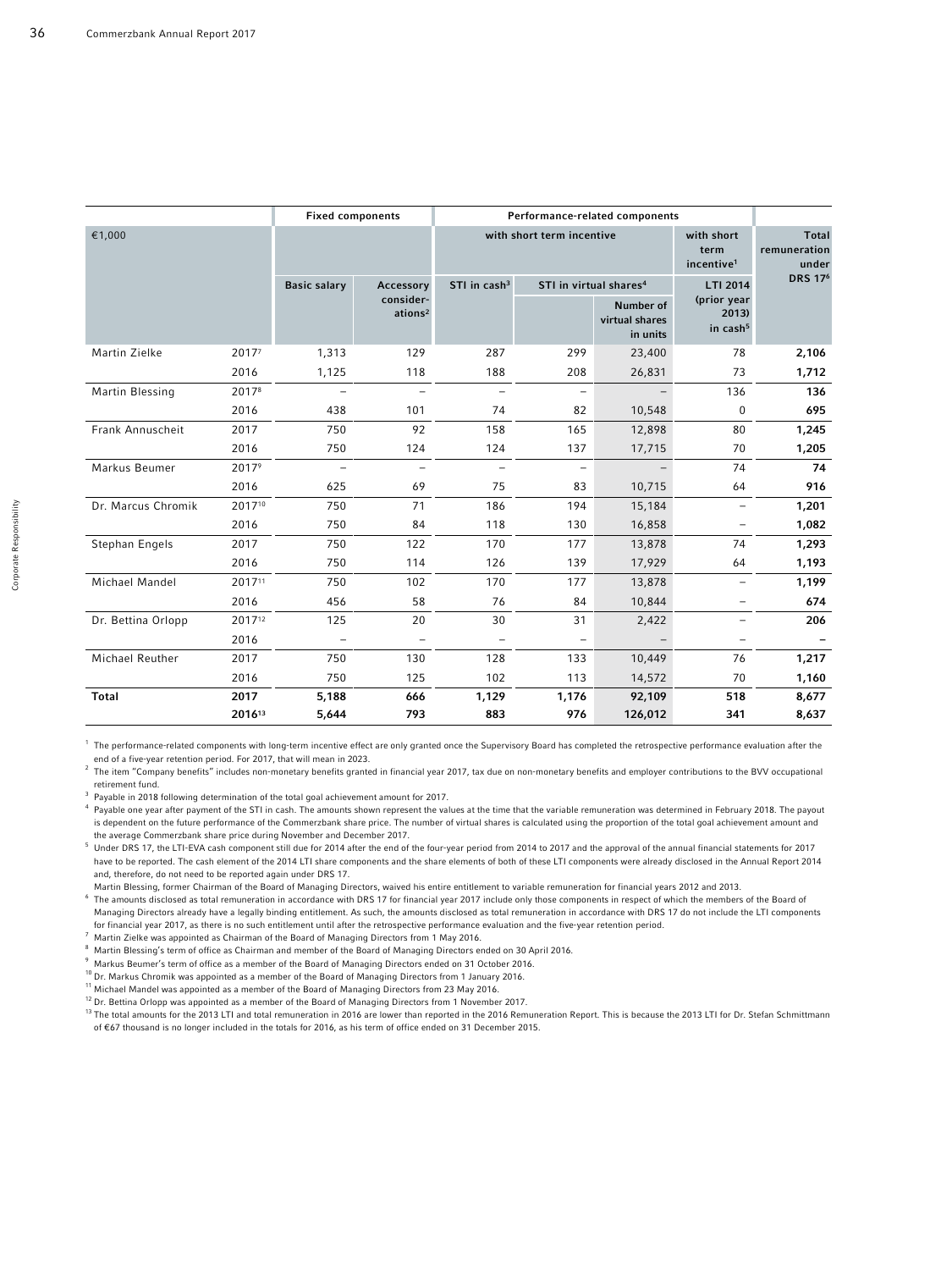21 Corporate governance report and declaration on corporate governance pursuant to Art. 315d in conjunct Art. 289f of the German Commercial Code (HGB) 27 Remuneration Report

- 40 Details pursuant to Art. 315 HGB
- 44 Non-Financial Report

#### Further mandatory disclosures in accordance with IFRS 2

In light of the three-year period that underlies the current remuneration system and is used to calculate target achievement, prorated expenses for share-based remuneration in future financial years were disclosed in the last financial year in compliance with IFRS 2. The expenses disclosed below for 2017 therefore do not reflect either the amounts to be disclosed under DRS 17 or actual expectations or payouts.

The share-based remuneration recorded as expenses under IFRS 2 for financial year 2017 totalled  $\epsilon$ 3,503 thousand, of which €856 thousand was for Martin Zielke, €601 thousand for Dr. Marcus Chromik, €577 thousand for Michael Mandel, €485 thousand for Stephan Engels,  $€455$  thousand for Frank Annuscheit,  $€370$ thousand for Michael Reuther and  $E$ 159 thousand for Dr. Bettina Orlopp.

In 2016, the share-based remuneration recorded as expenses under IFRS 2 totalled  $E2,320$  thousand, of which  $E625$  thousand was for Martin Zielke,  $\epsilon$ 538 thousand for Dr. Marcus Chromik, €408 thousand for Michael Mandel, €331 thousand for Stephan Engels,  $\epsilon$ 327 thousand for Frank Annuscheit,  $\epsilon$ 230 thousand for Michael Reuther as well as  $E$ 77 thousand for Martin Blessing and  $€62$  thousand for Markus Beumer (including adjustments for 2015 as a result of their departure in 2016).

#### Loans to members of the Board of Managing **Directors**

Members of the Board of Managing Directors have been granted loans with terms ranging from on demand up to a due date of 2051 and at interest rates ranging between 0.9% and 2.8% and, in certain cases, up to 11.9% on amounts overdrawn. Loans are secured on normal market terms, if necessary through land charges or rights of lien.

As at the reporting date, the aggregate amount of loans granted to members of the Board of Managing Directors was  $\epsilon$ 3,129 thousand; in the previous year, the figure was  $\epsilon$ 5,001 thousand. In 2017, members of the Board of Managing Directors repaid  $E$ 153 thousand. With the exception of rental guarantees, Commerzbank Group companies did not enter into any contingent liabilities in favour of members of the Board of Managing Directors in the year under review.

# Supervisory Board

# Principles of the remuneration system and remuneration for financial year 2017

The remuneration of the Supervisory Board is regulated in Art. 15 of the Articles of Association; the current version was approved by the AGM on 20 April 2016. These provisions applied for the first time with effect from 1 January 2016. Under the new remuneration system, members of the Supervisory Board receive basic remuneration of  $€80$  thousand for each financial year. The Chairman receives triple and the Deputy Chairman double this amount.

Members also receive an additional  $E30$  thousand annually for sitting on either the Audit Committee or the Risk Committee. Members also receive an additional  $E20$  thousand annually for sitting on any other committee of the Supervisory Board that meets at least once in the calendar year. The committee chairman receives double these amounts. Additional remuneration is paid for a maximum of three committee appointments, taking the figures for the three highest paid positions. Members of the Supervisory Board who only belonged to the Board or one of its committees for part of a financial year receive remuneration for that year reduced pro rata temporis. In addition, each member of the Supervisory Board receives an attendance fee of  $E$ 1.5 thousand for each meeting or conference call of the Supervisory Board or one of its committees. Where several meetings or conference calls take place on a single day, only one attendance fee is paid. The basic remuneration, remuneration for serving on committees and attendance fees are payable at the end of the financial year.

Commerzbank Aktiengesellschaft reimburses any expenses incurred by members of the Supervisory Board in the performance of their duties and any VAT due on remuneration or expenses. The Chairman of the Supervisory Board is provided with appropriate staffing and material support and, in particular, is reimbursed for travel costs incurred as part of the representative duties arising from his position and requisite security measures.

Members of the Supervisory Board thus received total net remuneration for financial year 2017 of  $\epsilon$ 2,936.3 thousand (previous year:  $€2,944.5$  thousand). Of this figure, the basic remuneration amounted to  $\epsilon$ 1,839.8 thousand (previous year:  $\epsilon$ 1,840.0 thousand) and remuneration for committee memberships to  $E$ 765.0 thousand (previous year:  $\epsilon$ 716.0 thousand). Attendance fees were  $\epsilon$ 331.5 thousand (previous year:  $€388.5$  thousand).

The remuneration is divided between the individual members of the Supervisory Board as follows: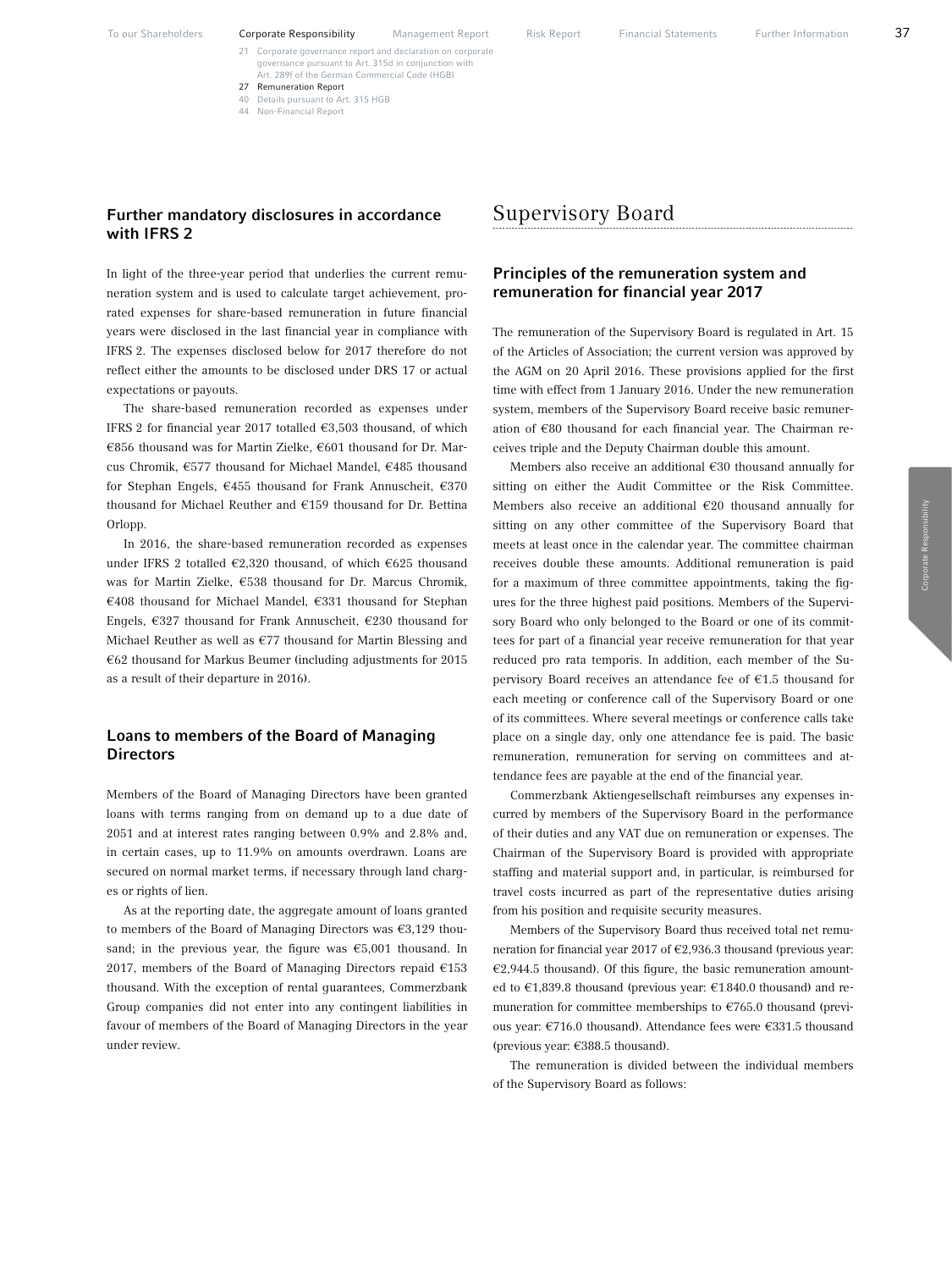| €1,000                                    |      | <b>Basic</b><br>remuneration | Remuneration<br>for serving on<br>committees | Attendance<br>fee | <b>Total</b> |
|-------------------------------------------|------|------------------------------|----------------------------------------------|-------------------|--------------|
| Klaus-Peter Müller                        | 2017 | 240.0                        | 120.0                                        | 19.5              | 379.5        |
|                                           | 2016 | 240.0                        | 125.9                                        | 24.0              | 389.9        |
| Uwe Tschäge                               | 2017 | 160.0                        | 60.0                                         | 15.0              | 235.0        |
|                                           | 2016 | 160.0                        | 60.0                                         | 22.5              | 242.5        |
| Hans-Hermann Altenschmidt                 | 2017 | 80.0                         | 70.0                                         | 22.5              | 172.5        |
|                                           | 2016 | 80.0                         | 70.0                                         | 30.0              | 180.0        |
| Heike Anscheit (since 1 January 2017)     | 2017 | 80.0                         | 0.0                                          | 12.0              | 92.0         |
|                                           | 2016 | $\overline{\phantom{0}}$     |                                              |                   |              |
| Gunnar de Buhr                            | 2017 | 80.0                         | 49.9                                         | 21.0              | 150.9        |
|                                           | 2016 | 80.0                         | 50.0                                         | 19.5              | 149.5        |
| Stefan Burghardt                          | 2017 | 80.0                         | 46.8                                         | 18.0              | 144.8        |
|                                           | 2016 | 80.0                         | 20.0                                         | 16.5              | 116.5        |
| Sabine Ursula Dietrich                    | 2017 | 80.0                         | 20.0                                         | 13.5              | 113.5        |
|                                           | 2016 | 80.0                         | 20.0                                         | 16.5              | 116.5        |
| Karl-Heinz Flöther                        | 2017 | 80.0                         | 30.0                                         | 19.5              | 129.5        |
|                                           | 2016 | 80.0                         | 30.0                                         | 24.0              | 134.0        |
| Dr. Tobias Guldimann (since 3 May 2017)   | 2017 | 52.7                         | 15.8                                         | 10.5              | 79.0         |
|                                           | 2016 | $\overline{\phantom{m}}$     | $\overline{\phantom{0}}$                     |                   |              |
| Stefan Jennes (since 1 February 2017)     | 2017 | 73.3                         | 0.0                                          | 12.0              | 85.3         |
|                                           | 2016 | $\overline{\phantom{0}}$     | $\overline{a}$                               |                   |              |
| Dr. Markus Kerber                         | 2017 | 80.0                         | 70.0                                         | 21.0              | 171.0        |
|                                           | 2016 | 80.0                         | 70.0                                         | 16.5              | 166.5        |
| Alexandra Krieger                         | 2017 | 80.0                         | 0.0                                          | 12.0              | 92.0         |
|                                           | 2016 | 80.0                         | 0.0                                          | 16.5              | 96.5         |
| Oliver Leiberich                          | 2017 | 80.0                         | 0.0                                          | 12.0              | 92.0         |
|                                           | 2016 | 80.0                         | 0.0                                          | 16.5              | 96.5         |
| Dr. Stefan Lippe                          | 2017 | 80.0                         | 30.0                                         | 13.5              | 123.5        |
|                                           | 2016 | 80.0                         | 30.0                                         | 19.5              | 129.5        |
| Beate Mensch                              | 2017 | 80.0                         | 0.0                                          | 12.0              | 92.0         |
|                                           | 2016 | 80.0                         | 0.0                                          | 13.5              | 93.5         |
| Anja Mikus                                | 2017 | 80.0                         | 50.0                                         | 22.5              | 152.5        |
|                                           | 2016 | 80.0                         | 24.8                                         | 16.5              | 121.3        |
| Dr. Roger Müller (until 3 May 2017)       | 2017 | 27.1                         | 0.0                                          | 3.0               | 30.1         |
|                                           | 2016 | 80.0                         | 0.0                                          | 15.0              | 95.0         |
| Dr. Helmut Perlet                         | 2017 | 80.0                         | 90.0                                         | 21.0              | 191.0        |
|                                           | 2016 | 80.0                         | 90.0                                         | 24.0              | 194.0        |
| Barbara Priester (until 31 December 2016) | 2017 | $\overline{\phantom{m}}$     | $\qquad \qquad -$                            | $\qquad \qquad -$ |              |
|                                           | 2016 | 80.0                         | 0.0                                          | 15.0              | 95.0         |
| Mark Roach                                | 2017 | 80.0                         | 0.0                                          | 10.5              | 90.5         |
|                                           | 2016 | 80.0                         | 0.0                                          | 15.0              | 95.0         |
| Margit Schoffer (until 31 January 2017)   | 2017 | 6.7                          | $2.5$                                        | 1.5               | 10.7         |
|                                           | 2016 | 80.0                         | 30.0                                         | 24.0              | 134.0        |
| Nicholas Teller                           | 2017 | 80.0                         | 80.0                                         | 19.5              | 179.5        |
|                                           | 2016 | 80.0                         | 65.3                                         | 21.0              | 166.3        |
| Dr. Gertrude Tumpel-Gugerell              | 2017 | 80.0                         | 30.0                                         | 19.5              | 129.5        |
|                                           | 2016 | 80.0                         | 30.0                                         | 22.5              | 132.5        |
| <b>Total</b>                              | 2017 | 1,839.8                      | 765.0                                        | 331.5             | 2,936.3      |
|                                           | 2016 | 1,840.0                      | 716.0                                        | 388.5             | 2,944.5      |